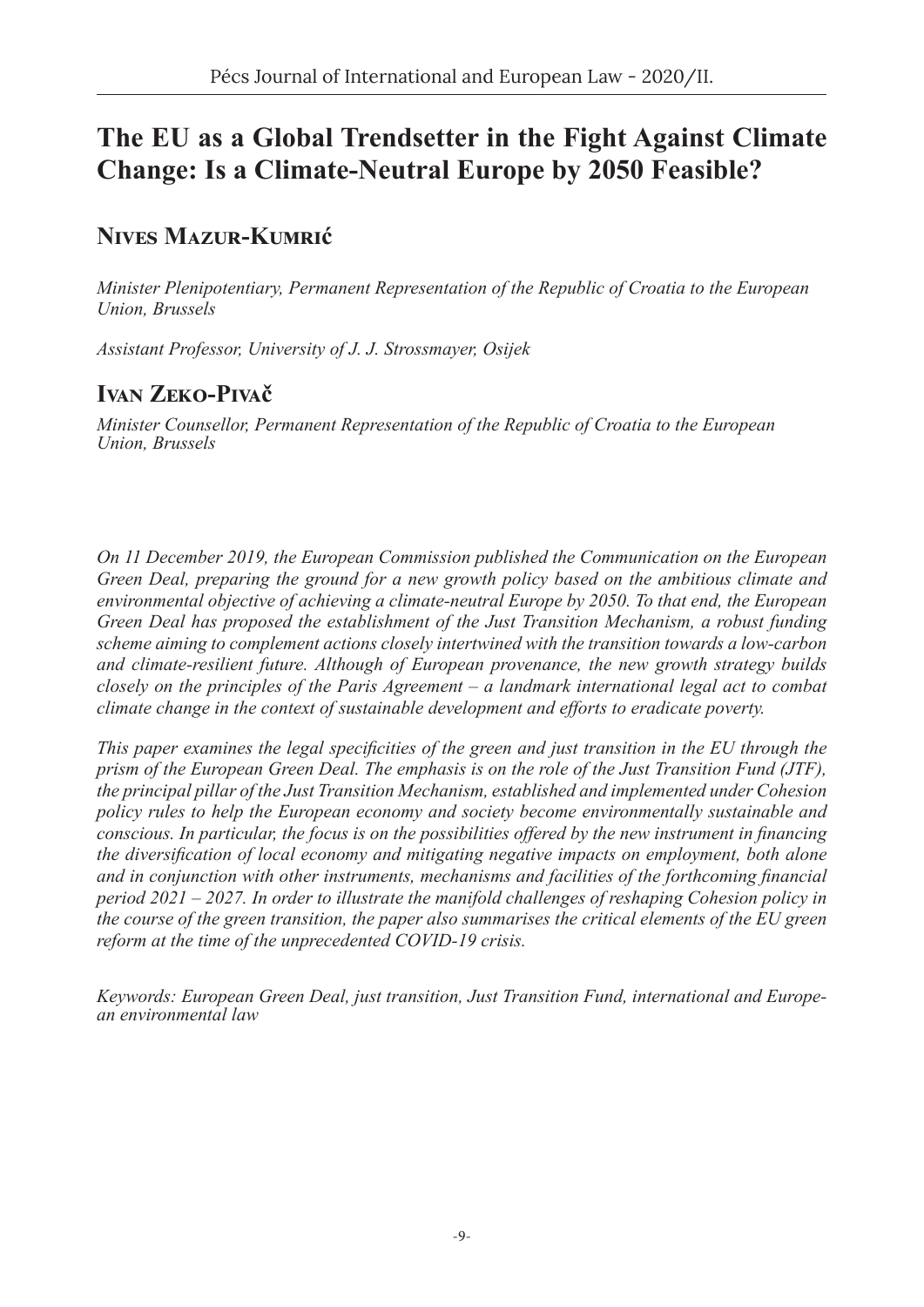### **1. Introduction**

*"For the generation of my children, Europe is a unique aspiration. It is an aspiration of living in a natural and healthy continent. Of living in a society where you can be who you are, live where you like, love who you want and aim as high as you want. It is an aspiration of a world full of new technologies and age-old values. Of a Europe that takes the global lead on the major challenges of our times."*

#### *Ursula von der Leyen, President of the European Commission*

Tackling environmental and climate-related challenges is one of the most pressing priorities of our modern times. It is estimated that human activities have caused a significant increase in global warming (from 0.8ºC to 1.2ºC) compared to pre-industrial levels and prospects for the next few decades are gloomy if global temperatures continue to rise at their current pace. The likely increase by 1.5ºC between 2030 and 2050 could severely impact both terrestrial and marine ecosystems, leading to sea level rise, hot extremes, heavy precipitation, drought, increases in ocean acidity, decreases in ocean oxygen as well as to related perils to species, health, livelihoods, food security, water supply, human security, and economic growth.<sup>1</sup> The whole of Europe has, without exception, experienced some extreme changes in weather and climate events in recent times too,<sup>2</sup> and the EU has been ranked as one of the three biggest polluters responsible for the majority of the current global emissions of greenhouse gases (alongside China and the USA).<sup>3</sup>

Despite its infamous title of one of the world's biggest polluters, the EU has remarkably progressed in its efforts to respond effectively to the threat of climate change and nowadays, it is rightfully considered as the global climate leader.<sup>4</sup> The main reason behind this success is primarily the EU's exceptional legislative framework on climate action, which is the most comprehensive and ambitious climate agenda in the world, coupled by effective delivery on the ground<sup>5</sup> and strong support

<sup>1</sup> See: Global Warming of 1.5°C – An IPCC Special Report on the Impacts of Global Warming of 1.5°C above Pre-industrial Levels and Related Global Greenhouse Gas Emission Pathways, in the Context of Strengthening the Global Response to the Threat of Climate Change, Sustainable Development, and Efforts to Eradicate Poverty, Intergovernmental Panel on Climate Change (IPCC), Geneva, 2018, pp. 4, 7-10.

<sup>2</sup> See: Climate Change 2014 – Synthesis Report, Contribution of Working Groups I, II and III to the Fifth Assessment Report of the Intergovernmental Panel on Climate Change, Intergovernmental Panel on Climate Change (IPCC), Geneva, 2014, pp. 7, 14, 49-50, 53, 65; Climate Change 2013 – The Physical Science Basis, Working Group I Contribution to the Fifth Assessment Report of the Intergovernmental Panel on Climate Change, Cambridge University Press, 2013, pp. 5, 50.

<sup>3</sup> A. Averchenkova, S. Bassi, K. Benes, F. Green, A. Lagarde, I. Neuweg & G. Zachmann, *Climate policy in China, the European Union and the United States: Main Drivers and Prospects for the Future – In-depth Country Analyses*, Policy Paper, ESRC Centre for Climate Change Economics and Policy & Grantham Research Institute on Climate Change and the Environment, London, 2016, p. 6. In 2018, Germany emitted the highest percentage of greenhouse gas emissions in the EU (22.8% of the EU-27 total emissions), followed by France and Italy (11.9% and 11.3% respectively). See: Greenhouse Gas Emission Statistics – Emission Inventories, Statistics Explained, EUROSTAT, 2020, p. 2.

<sup>4</sup> See: The European Union Continues to Lead the Global Fight Against Climate Change, European Commission – Press release, IP/19/5534, Brussels, 11 September 2019.

<sup>5</sup> The most recent data on EU's greenhouse gas emissions (June 2020) confirm that already in 2018, the EU surpassed its 2020 target, which was to reduce greenhouse gas emissions by 20% by 2020. See: Greenhouse Gas Emission Statistics – Emission Inventories, *op. cit.*, p. 1.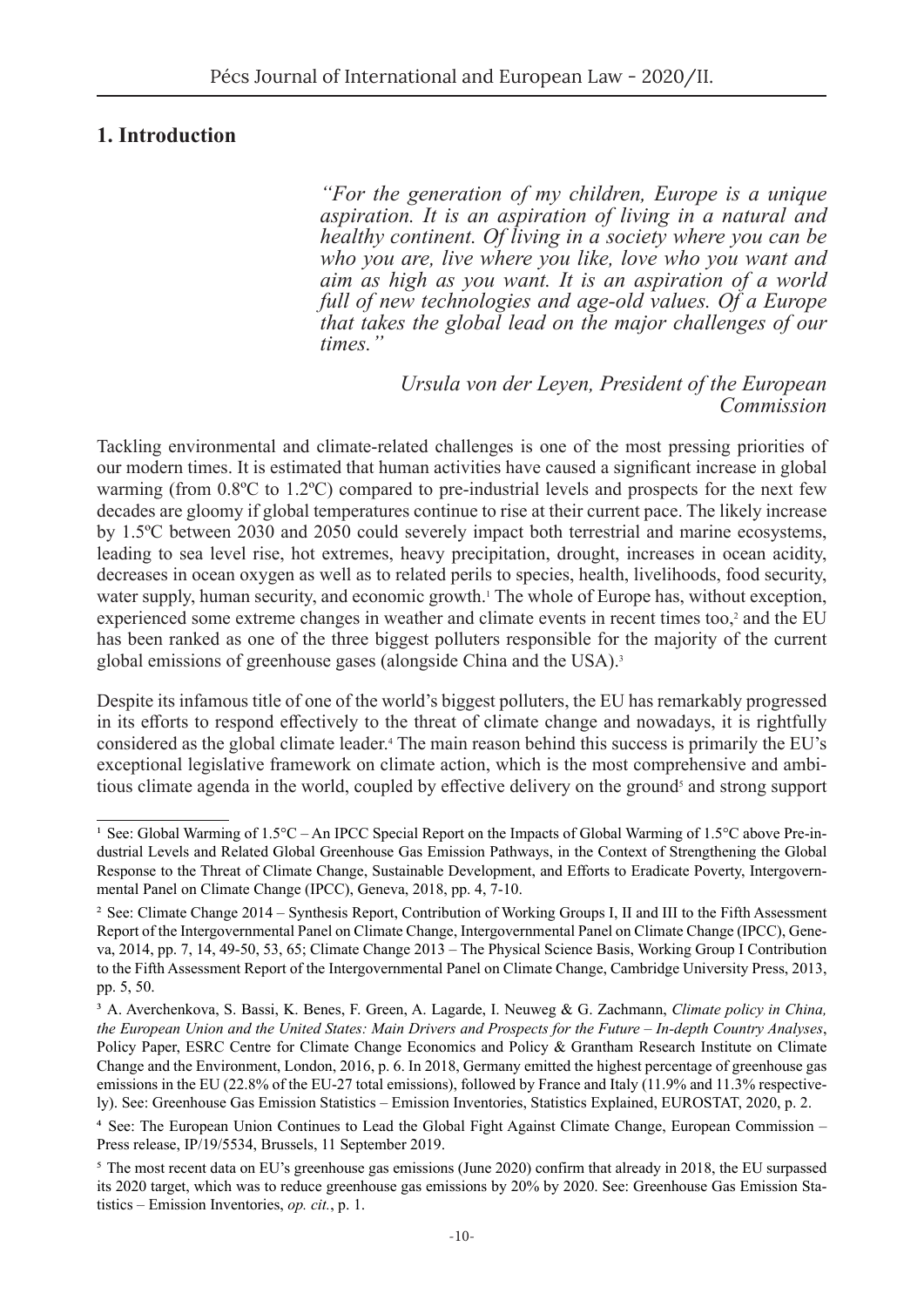from the EU Member States and their citizens.<sup>6</sup>

This paper outlines the most recent phase of the codification of EU law in the domain of the green transition, i.e. transitioning to a decarbonised and climate-friendly society,<sup>7</sup> which started less than a year ago and is currently in full swing. Namely, on 11 December 2019, the European Commission published a far-reaching Communication on the European Green Deal,<sup>8</sup> paving the way to a legal framework that would enable Europe to achieve climate neutrality by 2050 and to become the world's first climate-neutral continent.<sup>9</sup> The following chapters give an insight into the focal elements of the European Green Deal, notably the Just Transition Fund as the most important link in the chain of the manifold Just Transition Mechanism.

There is an abundance of scholarly writing analysing and deconstructing the essence of international and European environmental law,<sup>10</sup> so this paper offers a somewhat different approach to the greening of the legal framework by focusing on the access to green funding and on the latest trends in mitigating the socio-economic effects of a green transition. The concept of the green and just transition, i.e. transitioning towards the green economy in a fair way which leaves no one behind,<sup>11</sup> is not new and it was earlier employed, notably by the United Nations, International Labour Organization and civil society.12 However, since the European Green Deal introduces a novel, financial perspective of the green and just transition, not previously seen in the EU, the paper provides a fresh outlook on this intrinsic specificity of the EU's transitioning identity. Another added value of the analysis is the evaluation of the existing and emerging just transition provisions within the context of the COVID-19 crisis which has evolved in parallel with the creation of the legal framework of the European Green Deal.

## **2. European Green Deal – the EU's Just Transition Masterplan**

#### **2.1. From Political Guidelines to a New Growth Strategy**

At the root of the European Green Deal is a visionary political agenda of then candidate and now President of the European Commission Ursula von der Leyen, which first came out in July 2019

<sup>6</sup> See: The European Union Continues to Lead the Global Fight Against Climate Change, *loc. cit*., n. 4.

<sup>7</sup> See: Broader Approach – Cutting-edge Fusion Energy Research Activities (hereinafter: Broader Approach), European Commission, Publications Office of the European Union, Luxembourg, 2020, p. 1.

<sup>8</sup> Communication from the Commission to the European Parliament, the European Council, the Council, the European Economic and Social Committee and the Committee of the Regions, The European Green Deal (hereinafter: Communication on the European Green Deal), COM(2019) 640 final, Brussels, 11 December 2019.

<sup>9</sup> See: Greenhouse Gas Emission Statistics – Emission Inventories, *op. cit*., p. 5.

<sup>10</sup> See, *e.g.*: P.-M. Dupuy & J. E. Viñuales, *International Environmental Law*, 2nd edn., Cambridge University Press, Cambridge, 2018; S. Bell, D. McGillivray, O. W. Pedersen, E. Lees & E. Stokes, *Environmental Law*, 9th edn., Oxford University Press, Oxford, 2017; D. Langlet & S. Mahmoudi, *EU Environmental Law and Policy*, 1st edn., Oxford University Press, Oxford, 2016; N. Mazur-Kumrić & A. Komanovics, *European Regional Perspectives on Environment and Human Rights*, in M. Župan & M. Vinković (Eds.), Law-Regions-Development, Faculty of Law of the University in Pécs & Faculty of Law of the J. J. Strossmayer University in Osijek, Pécs & Osijek, 2013; H. Vedder, *The Treaty of Lisbon and European Environmental Law and Policy*, Journal of Environmental Law, Vol. 22, No. 2, 2010, pp. 285- 299.

<sup>&</sup>lt;sup>11</sup> See: Communication on the European Green Deal, *op. cit.*, p. 16.

<sup>&</sup>lt;sup>12</sup> See: F. Colli, *The EU's Just Transition: Three Challenges and How to Overcome Them*, European Policy Brief, EGMONT – Royal Institute for International Relations, Brussels, No. 59, March 2020, p. 1.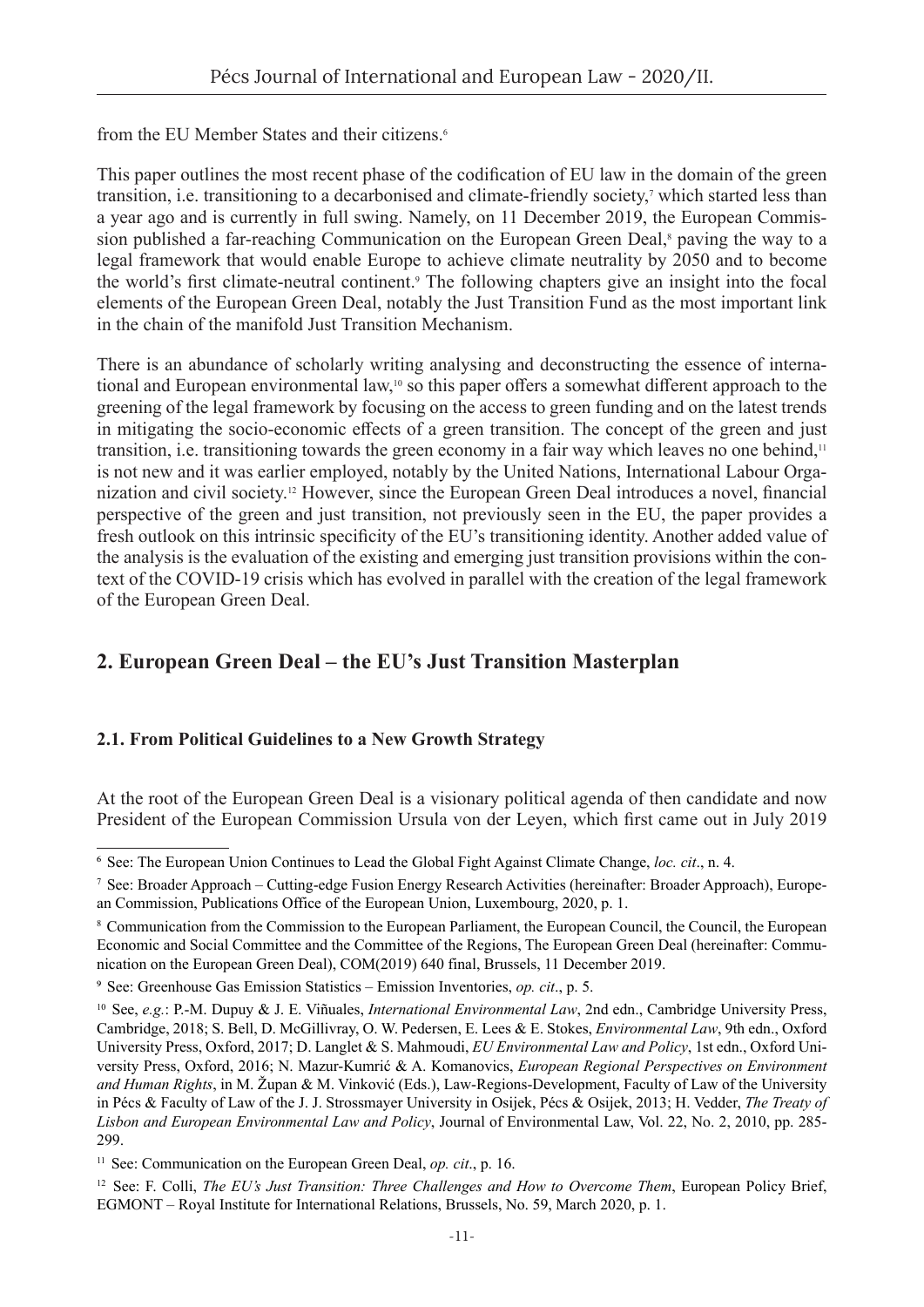in the form of her political guidelines for the next European Commission 2019 – 2024.13 One of von der Leyen's opening sentences – "*Europe must lead the transition to a healthy planet and a new digital world*"<sup>14</sup> has become the leitmotif of all the principal EU's policies and actions in the meantime. Out of the six headline ambitions for Europe, outlined in political guidelines, the European Green Deal was listed first.15 While explaining the ratio of the new green strategy, von der Leyen singled out several key ambitions which later were all embedded into the European Green Deal, such as turning Europe into the first climate-neutral continent, enshrining the 2050 climate neutrality target into law, meeting Paris Agreement goals and 2030 targets, establishing a new Just Transition Fund within Cohesion policy, developing a Sustainable Europe Investment Plan as a strategy for green financing, etc.16 These ambitions were additionally confirmed in the von der Leyen's speech in the European Parliament Plenary Session of 27 November 2019 in her capacity of the President-elect of the European Commission. The European Green Deal was defined as the EU's new growth strategy and a must for the health of our planet and people, which is expected to help cut emissions and create jobs.<sup>17</sup>

The Communication on the European Green Deal was adopted by the European Commission soon afterwards, on 11 December 2019, setting out a detailed roadmap of the key policies and measures necessary to achieve climate neutrality by 2050.18 Thus, the European Green Deal has become the EU's first just transition masterplan which introduces eight new mutually reinforcing and intertwined measures for transforming the EU's economy for a sustainable future. The measures are as follows: 1) increasing the EU's climate ambition for 2030 and 2050; 2) supplying clean, affordable and secure energy; 3) mobilising industry for a clean and circular economy; 4) building and renovating in an energy and resource efficient way; 5) accelerating the shift to sustainable and smart mobility; 6) from 'farm to fork': designing a fair, healthy and environmentally-friendly food system; 7) preserving and restoring ecosystems and biodiversity; and 8) a zero pollution ambition for a toxic-free environment.<sup>19</sup>

The first measure related to the 2030 and 2050 climate targets is particularly important for our analysis because these targets shall be incorporated in all the legislative acts falling under the Multiannual Financial Framework 2021 – 2027, including the Proposal for a Regulation on establishing the Just Transition Fund (hereinafter: the JTF Proposal), comprehensively elaborated further in the text.20 The EU's 2030 target for climate is set out in Article 2 paragraph 11 of Regulation (EU) 2018/1999, which stipulates that "*the Union's 2030 targets for energy and climate means the Union-wide binding target of at least 40% domestic reduction in economy-wide greenhouse gas emissions as compared to 1990 to be achieved by 2030, the Union-level binding target of at least 32% for the share of renewable energy consumed in the Union in 2030, the Union-level headline target of at least 32.5% for improving energy efficiency in 2030, and the 15% electricity interconnection target for 2030 or any subsequent targets in this regard agreed by the European Council or by the European Parliament and by the Council for 2030*".21 When it comes to the 2050 target, the

<sup>&</sup>lt;sup>13</sup> See: A Union that Strives for More – My Agenda for Europe, by candidate for President of the European Commission Ursula von der Leyen, Political Guidelines for the Next European Commission 2019-2024, Brussels, July 2019.

<sup>14</sup> *Ibid*., p. 3.

<sup>15</sup> *Ibid*., p. 4.

<sup>16</sup> *Ibid.*, pp. 5-7.

<sup>&</sup>lt;sup>17</sup> See: Speech in the European Parliament Plenary Session by Ursula von der Leyen, President-elect of the European Commission, European Parliament, Strasbourg, 27 November 2019, pp. 7-8.

<sup>18</sup> See: Communication on the European Green Deal, *op. cit*., p. 2.

<sup>19</sup> *Ibid.*, pp. 4-15.

<sup>20</sup> See: Chapter 3 of the paper.

<sup>&</sup>lt;sup>21</sup> Regulation (EU) 2018/1999 of the European Parliament and of the Council of 11 December 2018 on the Gover-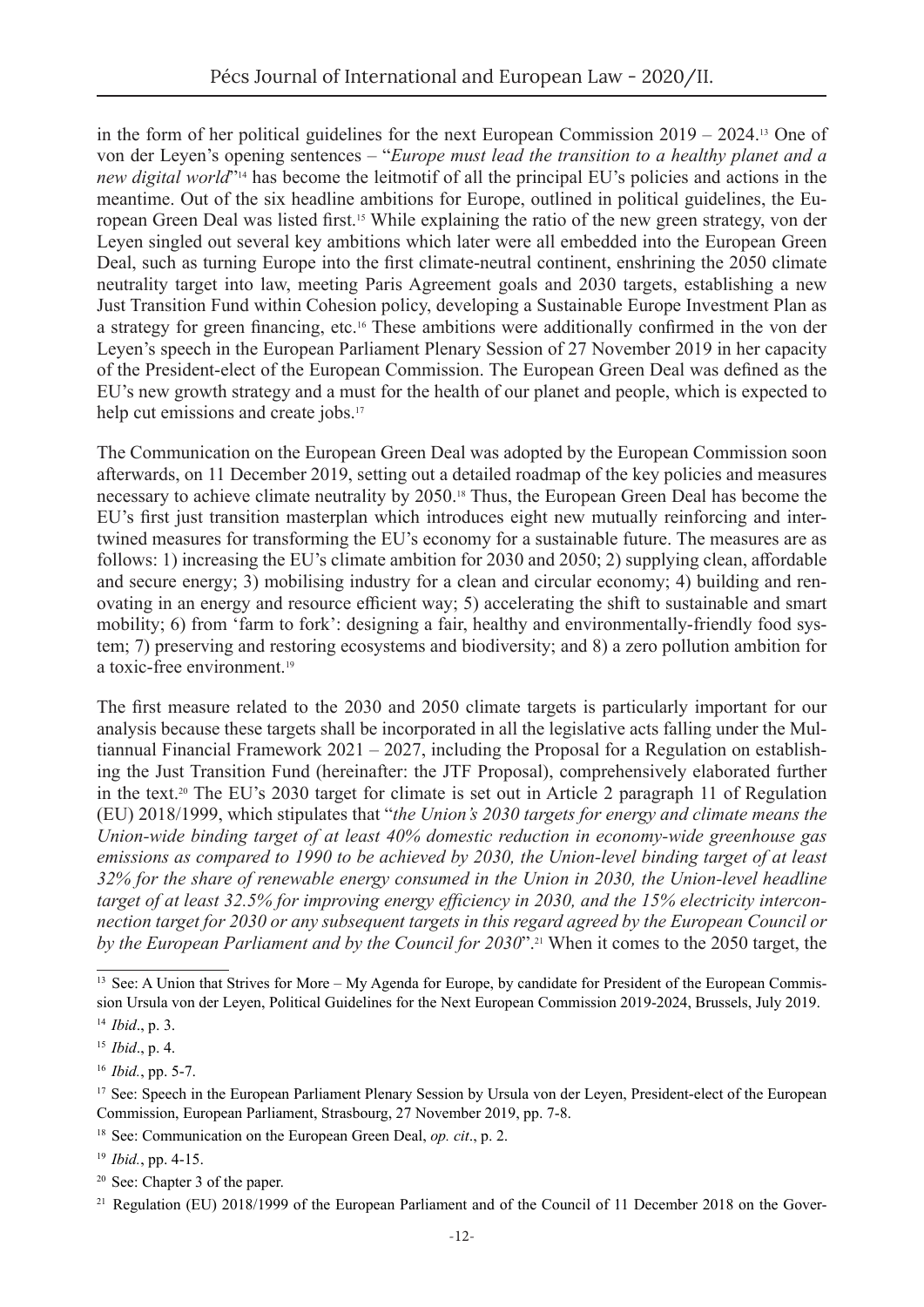European Commission defined it in its Communication titled 'A Clean Planet for All' as "*achieving net-zero greenhouse gas emissions by 2050 through a socially-fair transition in a cost-efficient manner*".<sup>22</sup>

Another key reference included in both the European Green Deal and sectoral legislation as the backbone of the EU's just transition is the Paris Agreement. The Paris Agreement is one of the central international treaties for tackling climate change, adopted by the United Nations in 2015.<sup>23</sup> The purpose of the treaty is to enhance the implementation of the United Nations Framework Convention on Climate Change, adopted in New York on 9 May 1992.<sup>24</sup> To that end, the Paris Agreement "*aims to strengthen the global response to the threat of climate change, in the context of sustainable development and efforts to eradicate poverty*" (Article 2).<sup>25</sup> This includes three particular forms of action: "*1) holding the increase in the global average temperature to well below 2°C above pre-industrial levels and pursuing efforts to limit the temperature increase to 1.5°C above pre-industrial levels, recognizing that this would significantly reduce the risks and impacts of climate change; 2) increasing the ability to adapt to the adverse impacts of climate change and foster climate resilience and low greenhouse gas emissions development, in a manner that does not threaten food production; and 3) making finance flows consistent with a pathway towards low greenhouse gas emissions and climate-resilient development*".26 Although the Paris Agreement is a fundamental part of the EU's just transition scheme, it needs to be noted that it does not explicitly refer to climate neutrality but sets the general climate basis on which the EU builds its climate objectives and principles.

One of the most pertinent features of the just transition system created within the concept of the European Green Deal is inclusiveness. That system implies that the transition to a sustainable and carbon-neutral Europe will be carried out in a fair and inclusive manner that leaves no one behind.<sup>27</sup> For the fact that the EU comprises many regions that differ significantly in terms of their economic development, the principle of inclusiveness means that in the process of a just transition, special attention is to be paid to the most vulnerable areas, especially those where the effects of climate

<sup>24</sup> See: United Nations Framework Convention on Climate Change, Resolution adopted by the General Assembly [on the report of the Second Committee (A/48/725)], A/RES/48/189, 20 January 1994.

<sup>25</sup> Paris Agreement, *loc. cit*., n. 23.

<sup>26</sup> *Ibid*.

nance of the Energy Union and Climate Action, amending Regulations (EC) No. 663/2009 and (EC) No. 715/2009 of the European Parliament and of the Council, Directives 94/22/EC, 98/70/EC, 2009/31/EC, 2009/73/EC, 2010/31/EU, 2012/27/EU and 2013/30/EU of the European Parliament and of the Council, Council Directives 2009/119/EC and (EU) 2015/652 and repealing Regulation (EU) No. 525/2013 of the European Parliament and of the Council, OJ L 328, 21 December 2018, p. 14.

<sup>&</sup>lt;sup>22</sup> A Clean Planet for All – A European Strategic Long-term Vision for a Prosperous, Modern, Competitive and Climate Neutral Economy, Communication from the Commission to the European Parliament, the European Council, the Council, the European Economic and Social Committee, the Committee of the Regions and the European Investment Bank, COM(2018) 773 final, Brussels, 28 November 2018, p. 3.

 $23$  The Paris Agreement came into force in 2016 and to this date, it was ratified by 189 countries, including all the EU Member States and the EU itself. See: 2015 Paris Agreement, UNFCCC, COP Report No. 21, Add., at 21, U.N. Doc. FCCC/CP/2015/10/Add, 1, 29 January 2016; Paris Agreement – Status of Ratifications, [https://unfccc.int/process/](https://unfccc.int/process/the-paris-agreement/status-of-ratification) [the-paris-agreement/status-of-ratification](https://unfccc.int/process/the-paris-agreement/status-of-ratification) (3 September 2020).

<sup>&</sup>lt;sup>27</sup> On the occasion of the adoption of the Communication of the European Commission on the European Green Deal on 11 December 2019, president of the European Commission Ursula von der Leyen emphasised: "*I am convinced that the old growth-model that is based on fossil-fuels and pollution is out of date, and it is out of touch with our planet. (…) We want to be the frontrunners in climate friendly industries, in clean technologies, in green financing. But we also have to be sure that no one is left behind.*" Press Remarks by President von der Leyen on the Occasion of the Adoption of the European Green Deal Communication, Brussels, 11 December 2020, [https://ec.europa.eu/commission/presscorner/](https://ec.europa.eu/commission/presscorner/detail/en/speech_19_6749) [detail/en/speech\\_19\\_6749](https://ec.europa.eu/commission/presscorner/detail/en/speech_19_6749) (21 September 2020).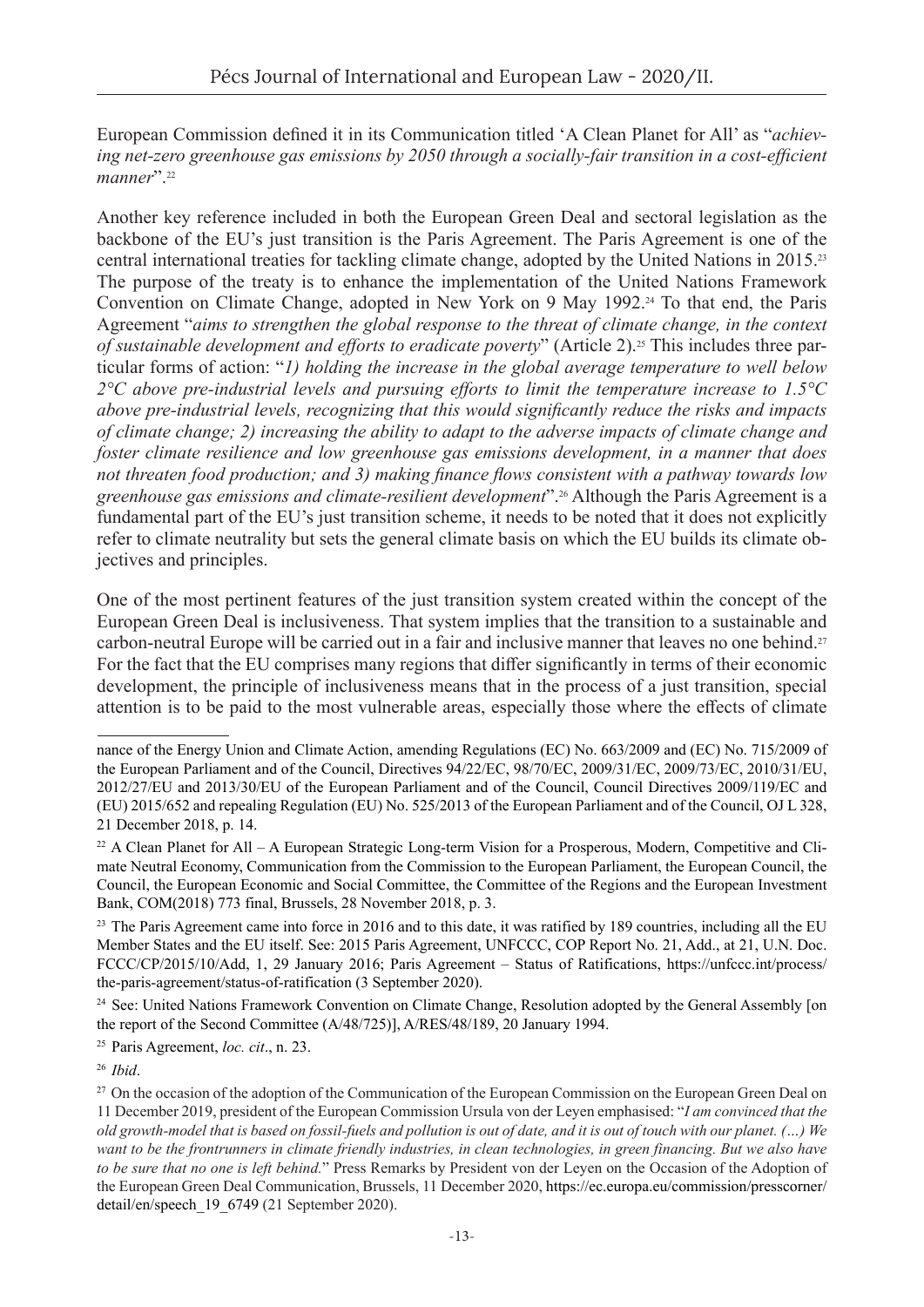change are particularly evident.

#### **2.2. Just Transition Mechanism (JTM) at the Core of the EU's Just Transition**

The intrinsic features of the European Green Deal, which make it unique in comparison with all the other EU's climate initiatives, refer, on the one hand, to its complex structure composed of many mutually well-interwoven legal, economic, social and environmental elements and, on the other hand, to its strong focus on financial resources. In order to secure an effective financial framework, the European Green Deal has announced the launch of the Sustainable Europe Investment Plan, a green financing strategy for green investments in sustainable projects.<sup>28</sup> On 14 January 2020, the European Commission adopted the Communication on the Sustainable Europe Investment Plan (also interchangeably called the European Green Deal Investment Plan) the purpose of which is "*to mobilise through the EU budget and the associated instruments at least EUR 1 trillion of private and public sustainable investments over the upcoming decade*".<sup>29</sup> The mobilisation of these investments is one of the three dimensions across which the Plan should enable the transition to a climate-neutral economy; the other two being the creation of an enabling framework for private investors and the public sector, and tailored support to public administrations and project promoters in identifying, structuring and executing sustainable projects.<sup>30</sup>

The following figure shows the structure of the Sustainable Europe Investment Plan with its estimated financing elements<sup>31</sup>:



In the focus of this paper is the Just Transition Fund as part of the Just Transition Mechanism (highlighted in yellow), a robust funding scheme aiming to complement actions closely intertwined with the transition towards a low-carbon and climate-resilient future. The European Green Deal has

<sup>28</sup> See: Communication on the European Green Deal, *op. cit*., p. 15.

<sup>29</sup> See: Sustainable Europe Investment Plan (European Green Deal Investment Plan), Communication from the Commission to the European Parliament, the Council, the European Economic and Social Committee and the Committee of the Regions (hereinafter: Communication on the Sustainable Europe Investment Plan), COM/2020/21 final, Brussels, 14 January 2020, p. 1.

<sup>30</sup> *Ibid*., p. 2.

<sup>&</sup>lt;sup>31</sup> *Ibid.*, p. 5. The estimated financial resources shown in the figure were relevant at the time of the publication of the Communication on the Sustainable Investment Plan and the updated amounts will be known once the new Multiannual Financial Framework 2021 – 2027 comes into force.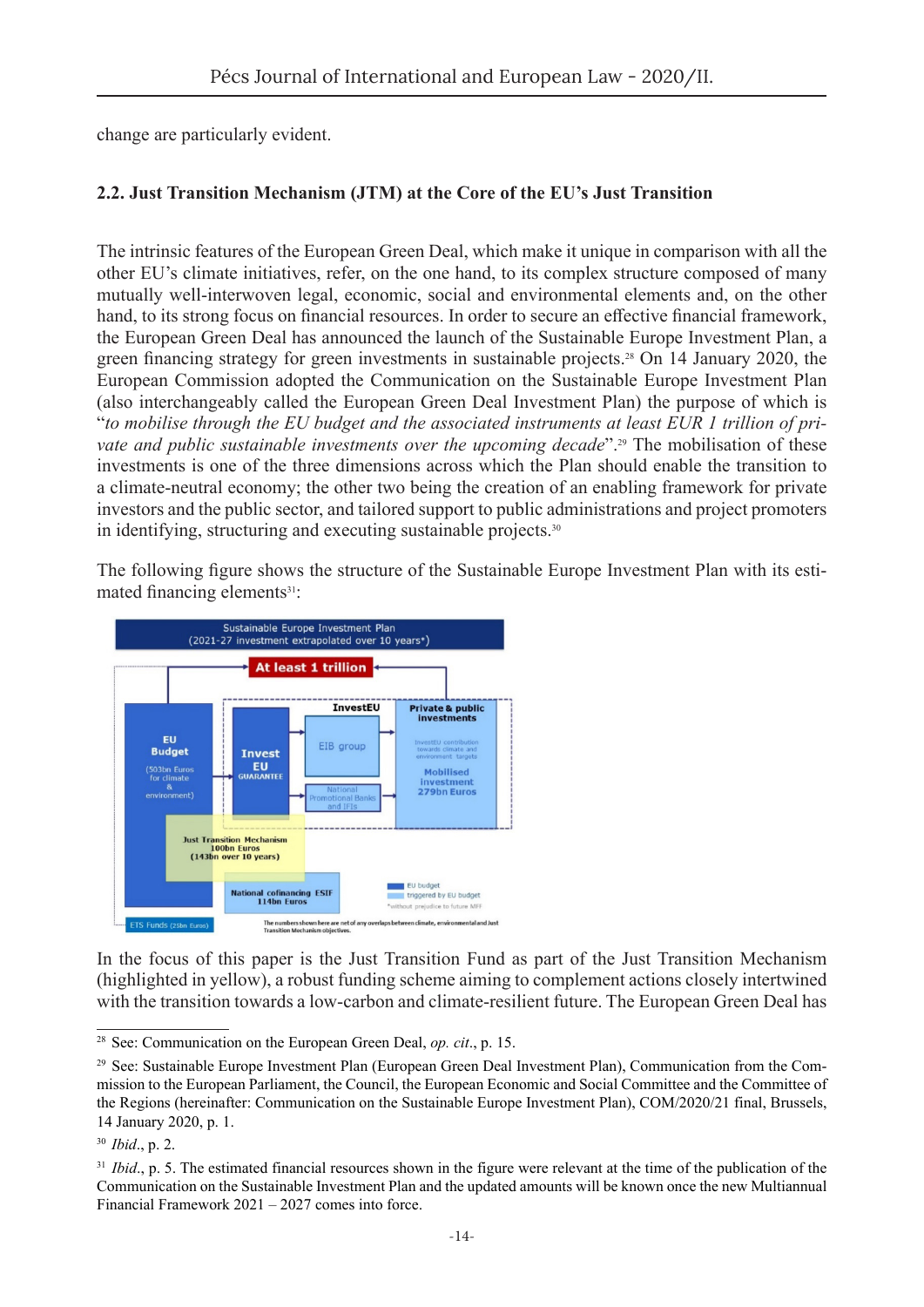announced the introduction of the Just Transition Mechanism as a financial framework designed to support the regions, sectors and workers that are most affected by the transition and to ensure that the transition is conducted in a fair and inclusive way.32 Unlike the European Green Deal, the Communication on the Sustainable Europe Investment Plan elaborates the structure and objectives of the Just Transition Mechanism in greater detail.<sup>33</sup>

It is foreseen that the Just Transition Mechanism comprises three pillars:

- a Just Transition Fund (JTF),
- a dedicated just transition scheme under the InvestEU Fund and
- a public sector loan facility with the European Investment Bank Group.<sup>34</sup>

The European Commission's proposal for the establishment of the first pillar (JTF) was adopted on the same day as the Communication on the Sustainable Europe Investment Plan, i.e. on 14 January 2020. Due to its pivotal role in reaching the EU's climate-neutrality target by 2050, the JTF is closely analysed in the following chapter of this paper.

The InvestEU Fund is designed to mobilise public and private investment through guarantees from the EU budget, including those supporting the green transition within the second pillar of the Just Transition Mechanism.35 According to the Proposal for a Regulation establishing the InvestEU Programme, the respective Programme is expected to contribute with 30% of its overall financial envelope to climate objectives.36 The potential amount of the InvestEU resources earmarked for the just transition should be viewed in the light of the Conclusions of the European Council of 21 July 2020, according to which a total of EUR 8.4 billion should be allocated to the InvestEU Fund.37 If that would be the case, the expected amount available for the just transition could total EUR 2.8 billion. The final envelope for the dedicated just transition scheme under the InvestEU Fund will depend on the outcome of the current negotiations on the Multiannual Financial Framework  $2021 - 2027$ . The green resources of the InvestEU Fund are expected to support a wide range of investments in four policy areas: 1) sustainable infrastructure (e.g. sustainable energy, digital connectivity, transport, circular economy, water and waste infrastructure); 2) research, innovation and digitalisation (e.g. taking research results to the market, digitisation of industry, scaling up larger innovative companies and artificial intelligence); 3) small businesses (e.g. small and medium-sized companies (SMEs) and small mid-cap companies); and 4) social investment and skills (e.g. education, training, social housing, hospitals, social innovation, healthcare, microfinance, and integration of migrants, refugees and vulnerable people).38 Thus, its scope of support is supposed to be wider than that of the Just Transition Fund. The final amount of InvestEU funds directed to

<sup>32</sup> See: Communication on the European Green Deal, *op. cit*., p. 16.

<sup>33</sup> See: Communication on the Sustainable Europe Investment Plan, *op. cit*., pp. 17-22.

<sup>34</sup> *Ibid*., pp. 17.

<sup>&</sup>lt;sup>35</sup> See: EU Budget for the Future – What is the InvestEU Programme?, European Commission, Brussels, 19 March 2019.

<sup>&</sup>lt;sup>36</sup> See: Proposal for a Regulation of the European Parliament and of the Council establishing the InvestEU Programme, COM/2018/439 final - 2018/0229 (COD), Brussels, 6 June 2018, p. 17. This percentage was additionally confirmed in Fiche no. 84 of the European Commission on the Multiannual Financial Framework 2021 – 2027 of 27 August 2020. See: Working Document of the Commission Services, Multiannual Financial Framework 2021 – 2027, Fiche no. 84 (hereinafter: Fiche no. 84), European Commission, Brussels, 27 August 2020, p. 2.

 $37$  See: Conclusions – Special meeting of the European Council (17, 18, 19, 20 and 21 July 2020), EUCO 10/20 (hereinafter: Conclusions – Special meeting of the European Council), Brussels, 21 July 2020, pp. 5, 19.

<sup>38</sup> See: InvestEU: What will it Finance?, EU Budget for the Future, European Commission, Brussels, 6 June 2018.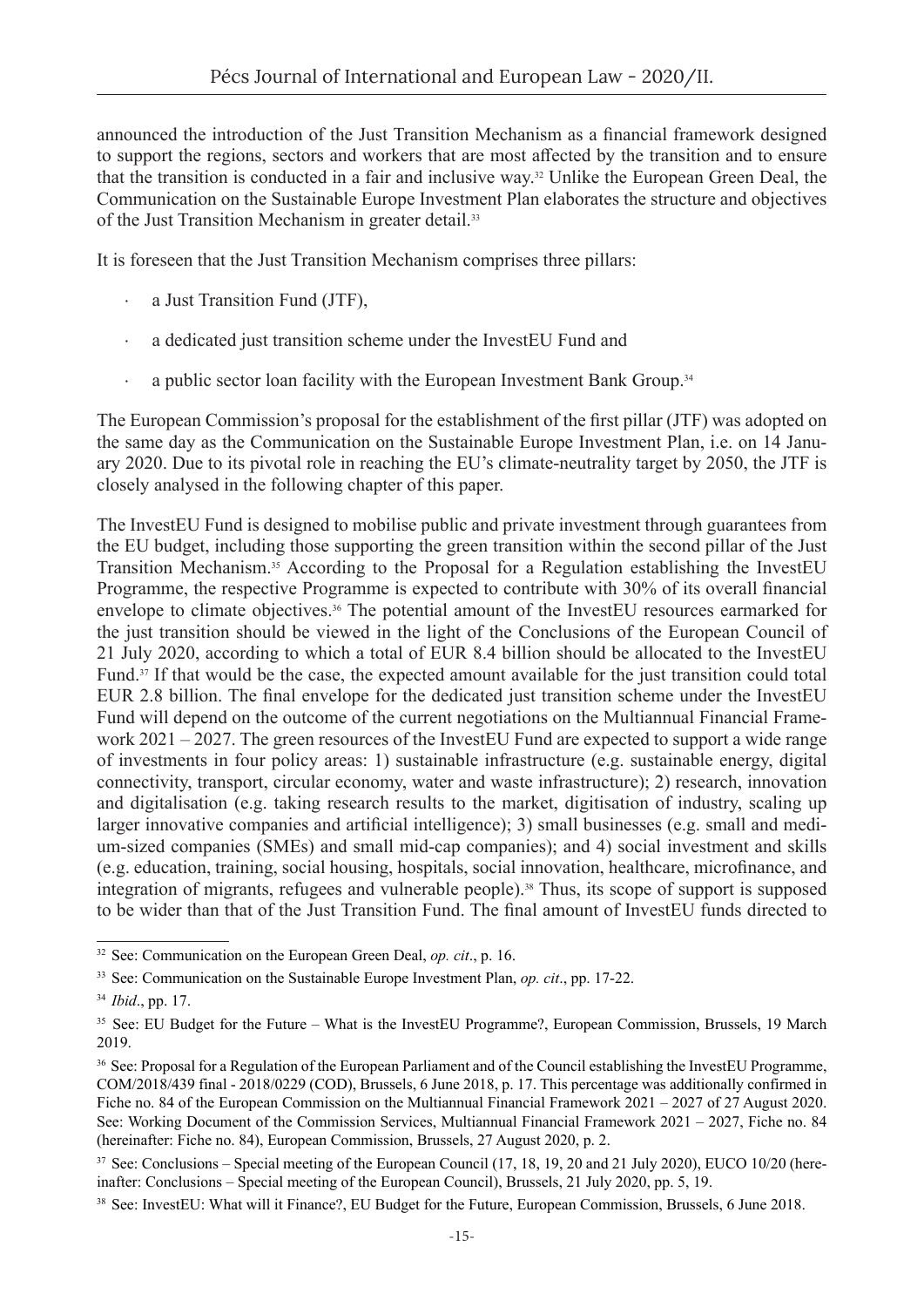the just transition will depend on demand, the project pipeline and the absorption capacity of the eligible regions.<sup>39</sup>

In financing its just transition, the EU also plans to co-operate with the European Investment Bank Group (EIB), other international financial institutions as well as with national development banks. The Conclusions of the European Council of 21 July 2020 emphasise the EIB's commitment to provide the necessary capital to implement EU's policies, including the fight against climate change.<sup>40</sup> This is fully in line with the ambition of the EIB Group, confirmed by its Board in November 2019, to commit at least 50% of its finance to climate action and environmental sustainability by 2025. This increase in the EIB's climate and environment financing to 50% of its total lending will result in supporting EUR 1 trillion of green investments in the next decade.<sup>41</sup> As the third pillar of the Just Transition Mechanism, the public sector loan facility with the European Investment Bank Group is expected to support public sector investments in regions undergoing a climate transition in the form of concessional loans to the public sector. This support includes investments in energy and transport infrastructure, district heating networks, energy efficiency measures as well as social infrastructure and other sectors.42 It is estimated that the public sector loan facility could mobilise between EUR 25 and 30 billion public investments over the forthcoming financial period 2021 – 2027, with the contribution from the EU budget of EUR 1.5 billion and the EIB lending of EUR 10 billion at its own risk.<sup>43</sup>

The three pillars of the Just Transition Mechanism are expected to provide different types of funding. The Just Transition Fund should primarily contribute with grants, while the InvestEU should crowd in private investments, and the EIB's public sector loan facility should leverage public financing.44 Synergies and complementarities between three pillars are supposed to be ensured in territorial just transition plans – the centrepiece documents of the Just Transition Mechanism, which identify the development needs of the areas hardest hit by the just transition and form a basis for obtaining funding from three pillars.<sup>45</sup>

Colli argues that the Just Transition Mechanism faces three main challenges: overcoming the focus on the first pillar and national allocations (i.e. too much focus on the Just Transition Fund), expanding the transition from energy to other sectors (i.e. too much focus on energy) and including the private sector and civil society in the transition (too little focus on private sector and civil society).<sup>46</sup> Although they are rightfully perceived as challenges, it would be helpful to have a look at the other side of the coin.

National budgets are under great pressure because they are supposed to play the key role in the transition process.47 In such circumstances, the Member States are interested in swift, timely and practical solutions that would fit their needs as well as possible. Out of the three pillars of the Just Transition Mechanism, the Just Transition Fund meets the three criteria best, and it is no coincidence that the European Commission denoted it as the first pillar. Being fully dedicated to the just

<sup>&</sup>lt;sup>39</sup> See: The European Green Deal Investment Plan and Just Transition Mechanism Explained, European Commission, Brussels, 14 January 2020, [https://ec.europa.eu/commission/presscorner/detail/en/qanda\\_20\\_24](https://ec.europa.eu/commission/presscorner/detail/en/qanda_20_24) (10 September 2020).

<sup>40</sup> See: Conclusions – Special meeting of the European Council, *op. cit*., p. 11.

<sup>41</sup> See: 2019 Sustainability Report, European Investment Bank Group, Luxembourg, 2020, pp. 10, 31.

<sup>42</sup> See: Communication on the Sustainable Europe Investment Plan, *op. cit*., pp. 21-22.

<sup>43</sup> *Ibid.*, p. 22.

<sup>44</sup> *Ibid.*, p. 18.

<sup>45</sup> *Ibid.*, p. 20. On territorial just transition plans see more: Chapter 3 subchapter 3 of the paper.

<sup>46</sup> See: Colli 2020, *op. cit*., pp. 2-5.

<sup>47</sup> See: Communication on the European Green Deal, *op. cit*., p. 17.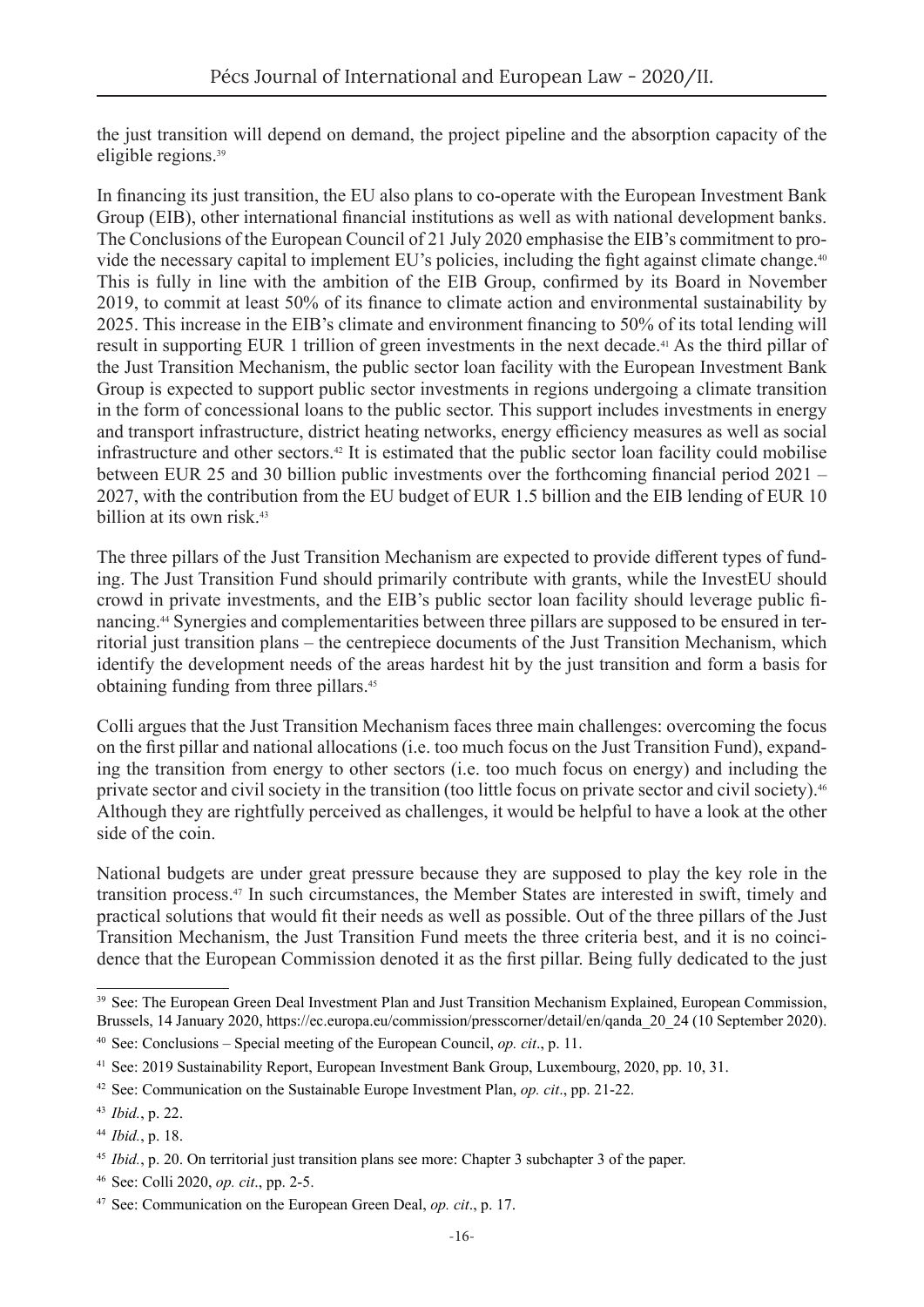transition only, having a precise allocation for each Member State and providing support in the form of grants are all advantages that are difficult to compete with. The other two pillars are more of a complementary nature and the Member States could turn thereto either if the Just Transition Fund's money is already spent or if they want to invest in an activity not covered by the Just Transition Fund. The shaping of the green legal framework of the two other pillars are well under way and it will certainly give them more visibility in the future. However, it is expected that in most cases the Just Transition Fund will remain the principal funding choice for the just transition during the financial period 2021 – 2027.

In order to deliver on the European Green Deal as planned, it is important to reconsider interlinkages between policies for clean energy supply across the economy, industry, production and consumption, large-scale infrastructure, transport, food and agriculture, construction, taxation and social benefits. Namely, the production and use of energy across economic sectors account for more than 75% of the EU's greenhouse gas emissions, so it is highly necessary to prioritise energy efficiency. The next seven years of the forthcoming financial period 2021 – 2027 could be crucial, having in mind that it takes 25 years to transform an industrial sector and its value chains. Decisions and actions taken today might critically influence the climate situation in 2050.48 It is expected that the end result of the process of negotiations for the JTF Proposal could soften the energy aspects of the act as both the Council and the European Parliament insist on widening the scope of support to include activities such as local mobility, training and social infrastructure.

The European Green Deal confirms that active involvement of citizens in creating just transition policies is crucial for the success thereof.49 First, only with full participation, citizens will be able to fully understand the essence of the just transition, and second, the application of the bottom-up principle could enrich the process with invaluable on-the-ground experience.50 Looking at the current negotiations between the Council and the European Parliament on the JTF Proposal, there is some room for the inclusion of civil society and private sector in the Just Transition Fund's provisions on the specific objective and territorial just transition plans. Yet, given the dynamic and complex character of negotiations, nothing is agreed until everything is agreed.

#### **2.3. The Effect of the COVID-19 Crisis on the Just Transition**

The unprecedented crisis caused by the COVID-19 pandemic has significantly impacted all aspects of life: health, economic, social, but also environmental.51 The effects of the outbreak on the environment have been manifested differently both in positive and negative ways. First, the decline in economic activity and the reduction in traffic congestion have led to a significant decrease in pollution.52 On the other hand, the newly created perception of hygiene, including food hygiene, has potentiated the unreasonable use of plastic-wrapped food and disposable plastic in general. In addition, at the beginning of the pandemic in March 2020, uncertainty and fear prompted people to

<sup>48</sup> *Ibid.*, pp. 4, 6, 7.

<sup>49</sup> *Ibid.*, p. 22.

<sup>50</sup> *Ibid*.

<sup>51</sup> See, *e.g*.: A. Sumner, Ch. Hoy & E. Ortiz-Juarez, *Estimates of the Impact of COVID-19 on Global Poverty*, WIDER Working Paper 2020/43, United Nations University World Institute for Development Economics Research, Helsinki, April 2020; P.G.T. Walker *et al*., *The Global Impact of COVID-19 and Strategies for Mitigation and Suppression*, Imperial College, London, March 2020; W. McKibbin & R. Fernando, *The Global Macroeconomic Impacts of COVID-19: Seven Scenarios*, CAMA Working Paper 19/2020, Australian National University, Canberra, February 2020.

<sup>52</sup> See: H. Eroğlu, *Efects of Covid19 Outbreak on Environment and Renewable Energy Sector*, Environment, Development and Sustainability, Springer, 2020.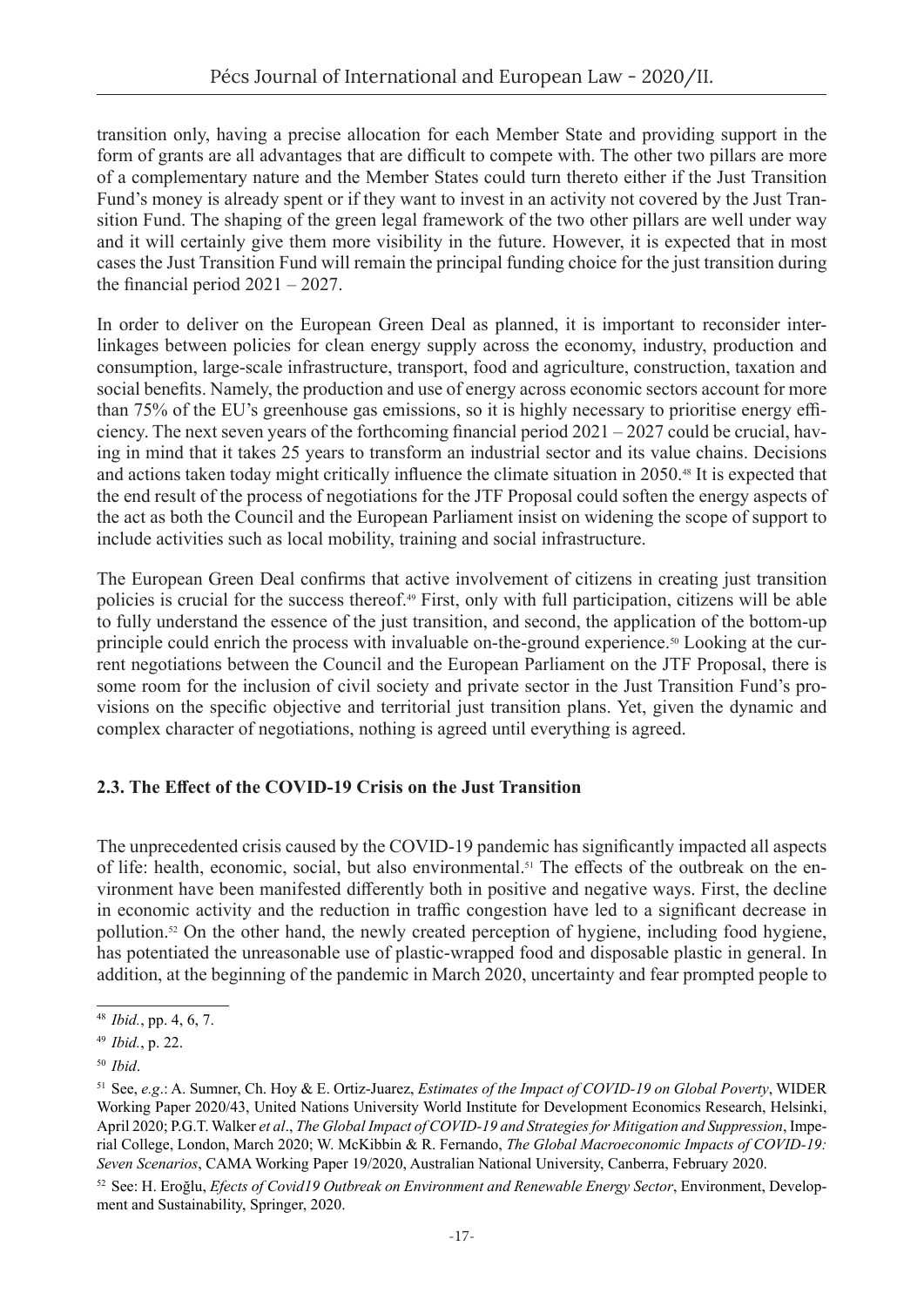exaggerate with food stocks and to create unnecessary waste.<sup>53</sup>

Will the current crisis affect the dynamics of achieving the goals of the European Green Deal? At the time of uncertainty, when it is challenging to predict how long the crisis will last and with what effect, it is likely that the Member States will rethink their investment priorities. It is also believed that the pandemic will intensify the mismatch in economic thinking between rich and poor Member States in the post-pandemic era.<sup>54</sup> However, the process of the codification of legal acts supporting the climate targets of the European Green Deal is well under way and the EU insists on keeping the green and just transition as one of its top priorities. As explained in Chapter 4 of the paper, the EU has been mainstreaming climate targets in all the principal legal texts under the upcoming Multiannual Financial Framework 2021 – 2027. This means that a certain percentage of each funding instrument shall be directed into green projects, which, from the legal and funding point of view, means that activities related to the European Green Deal objectives will continue and no major disturbances are expected. Another reason for optimism lies in the fact that the just transition is also advocated in legal acts adopted in the midst of the COVID-19 crisis for the purpose of generating financial resources for recovery and resilience. For example, building on the Coronavirus Response Investment Initiative<sup>55</sup> and the Coronavirus Response Investment Initiative Plus<sup>56</sup>, the Recovery Assistance for Cohesion and the Territories of Europe (REACT-EU) should add fresh additional resources to the existing Cohesion policy programmes not only for crisis response and crisis repair measures across economic sectors (investment to support job maintenance, job creation and youth employment measures, to health care systems and small and medium-sized enterprises), but also as a means to achieve the green and digital transition.<sup>57</sup> In other words, the EU perceives a simultaneous green, digital and resilient recovery of its economy as a necessary package. This is also evident in relation to the Next Generation EU (NGEU), the EU recovery instrument for the period of 2021  $-2023$ , embedded within the long-term EU budget for  $2021 - 2027$ . It was created to boost the EU budget with new resources directed towards investing in a green, digital and resilient Europe. The purpose of the NGEU financing is to repair the immediate economic and social damage caused by the COVID-19 pandemic, help the recovery and prepare for a better future for the next generation. It is repeatedly emphasised that the Just Transition Mechanism and Cohesion policy will be instrumental in achieving these goals.<sup>58</sup> To that end, all the legislation under the NGEU is obliged to mainstream climate targets, as demonstrated in Chapter 5 hereof.

Currently, health is the world's principal priority. However, when the health crisis finally ends, all the other issues, including environmental ones, are going to be back on the regular agenda. Speaking of which, now is the time to prepare. The EU has effectively done everything to set legal prerequisites for its just transition, which leaves enough room for optimism that the EU will deliver

<sup>53</sup> See: M. Munta, *The European Green Deal: A Game Changer or Simply a Buzzword?*, Friedrich Ebert Stiftung, Zagreb, May 2020, p. 12.

<sup>54</sup> *Ibid*.

<sup>55</sup> Regulation (EU) 2020/460 of the European Parliament and of the Council of 30 March 2020 amending Regulations (EU) No. 1301/2013, (EU) No. 1303/2013 and (EU) No. 508/2014 as regards specific measures to mobilise investments in the healthcare systems of Member States and in other sectors of their economies in response to the COVID-19 outbreak (Coronavirus Response Investment Initiative), OJ L 99, 31 March 2020.

<sup>56</sup> Regulation (EU) 2020/558 of the European Parliament and of the Council of 23 April 2020 amending Regulations (EU) No. 1301/2013 and (EU) No. 1303/2013 as regards specific measures to provide exceptional flexibility for the use of the European Structural and Investments Funds in response to the COVID-19 outbreak, OJ L 130, 24 April 2020.

<sup>57</sup> Proposal for a Regulation of the European Parliament and of the Council amending Regulation (EU) No. 1303/2013 as regards exceptional additional resources and implementing arrangements under the Investment for growth and jobs goal to provide assistance for fostering crisis repair in the context of the COVID-19 pandemic and preparing a green, digital and resilient recovery of the economy (REACT-EU), COM/2020/451 final, Brussels, Brussels, 28 May 2020.

<sup>58</sup> See: The EU Budget Powering the Recovery Plan for Europe, European Commission, Brussels, 27 May 2020.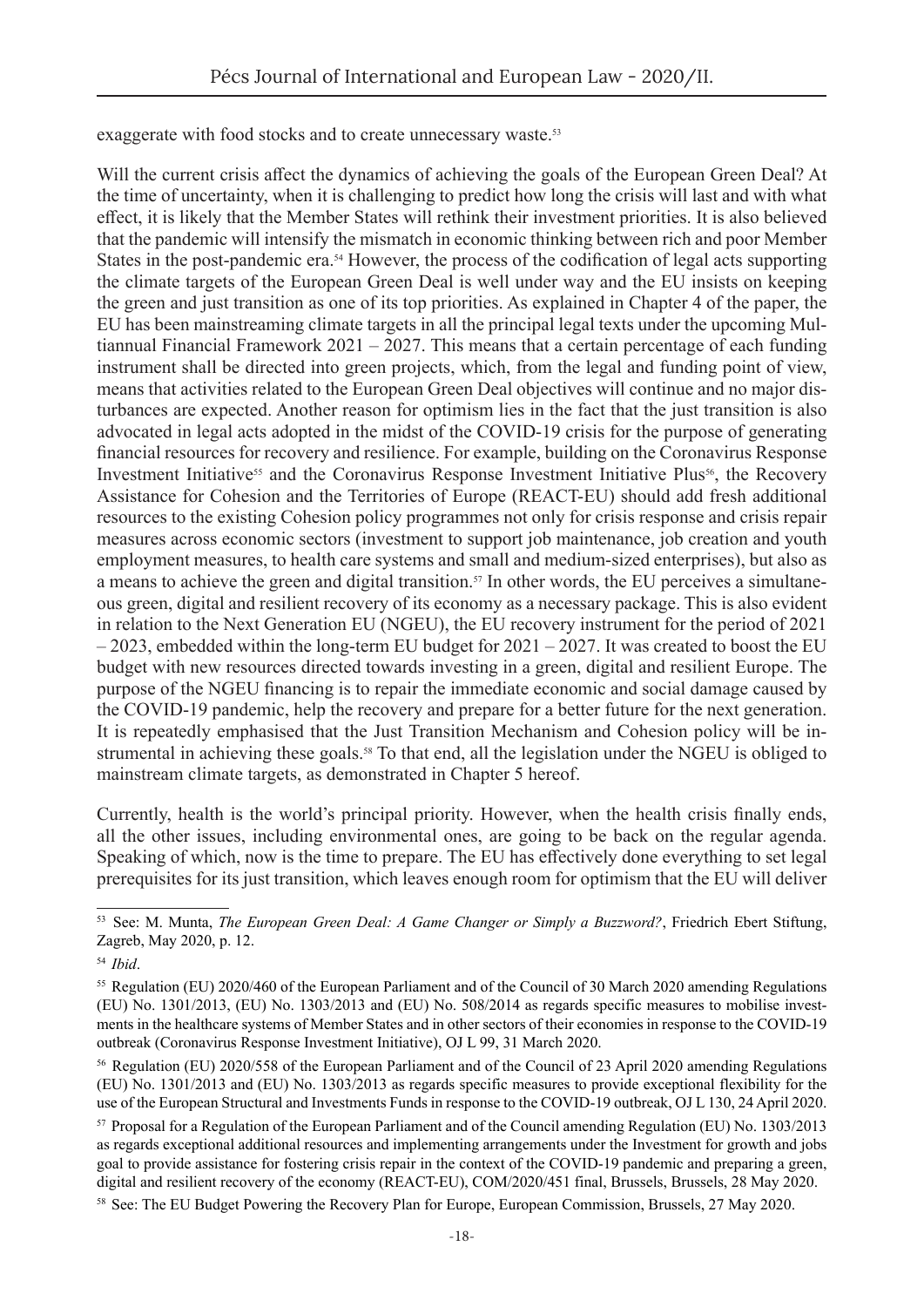its just transition objectives in the coming financial period 2021 – 2027.

## **3. Just Transition Fund (JTF) – the First Fully Green EU Fund**

#### **3.1. JTF as Part of Cohesion Policy**

In order to boost and accelerate a costly process of the just transition across the EU, the European Commission proposed the establishment of the Just Transition Fund on 14 January 2020.59 Being designed solely for the purpose of the socio-economic transition of the EU towards climate neutrality, the JTF has become the first EU fund in its entirety devoted to green objectives. The specific aim of the JTF is to alleviate the negative effects of the climate transition on the most affected territories and people by financing the diversification and modernisation of local economies and employment arrangements. This way, the JTF is intended to add to the coherent and even development of the sustainable and climate-resilient economies of all the Member States as well as to eliminating their regional disparities. In an effort to successfully fulfil the wider purpose of turning the EU into a climate-neutral continent by 2050, the JTF was embedded into the robust green scheme of the Just Transition Mechanism as its pivotal, first pillar.<sup>60</sup>

The legal basis for the establishment of the JTF lies in two principal provisions of the Treaty on the Functioning of the European Union (TFEU), related to economic, social and territorial cohesion. Pursuant to Article 174 paragraphs 1 and 2 of the Treaty "*The Union shall develop and pursue its actions leading to the strengthening of its economic, social and territorial cohesion. In particular, the Union shall aim at reducing disparities between the levels of development of the various regions and the backwardness of the least favoured regions*".61 These provisions should be considered in conjunction with Article 175 paragraph 1, according to which "*(…) The Union shall also support the achievement of these objectives by the action it takes through the Structural Funds (…), the European Investment Bank and the other existing Financial Instruments*".<sup>62</sup>

Given the ratio of the JTF, closely intertwined with the EU's economic, social and territorial cohesion, it was decided that the JTF would be included in the legal framework of Cohesion policy, which is the EU's main investment policy designed "*to help less developed regions to catch up, and all the regions to invest in EU priorities and address new challenges*".63 More specifically, the JTF has become part of the Common Provisions Regulation for the financial period 2021 – 2027, an umbrella legal act laying down common provisions for seven shared management funds.<sup>64</sup> Since

<sup>&</sup>lt;sup>59</sup> Proposal for a Regulation of the European Parliament and of the Council establishing the Just Transition Fund (hereinafter: JTF Proposal), COM(2020) 22 final, Brussels, 14 January 2020.

 $60$  On complementarities with the other two pillars of the Just Transition Mechanism – a dedicated scheme under InvestEU and a public sector loan facility with the EIB Group see: Chapter 2 subchapter 2 of the paper.

<sup>&</sup>lt;sup>61</sup> Consolidated version of the Treaty on the Functioning of the European Union, OJ C 202, 7 June 2016.

<sup>62</sup> *Ibid*.

<sup>&</sup>lt;sup>63</sup> My Region, My Europe, Our Future: The Seventh Report on Economic, Social and Territorial Cohesion, Publications Office of the European Union, Luxembourg, 2017, p. xxiii. The latest and the most accurate interpretation of Cohesion policy can be found in point 36 of the Conclusions of the European Council of July 2020, according to which "*The main objective of Cohesion Policy is to develop and pursue actions leading to the strengthening of economic, social and territorial cohesion by contributing to reducing disparities between the levels of development of the various regions and the backwardness of the least favoured regions*". Conclusions – Special meeting of the European Council, *op. cit.*, p. 22.

<sup>&</sup>lt;sup>64</sup> The introduction of the JTF in early 2020 required the introduction of amendments to the already tabled Proposal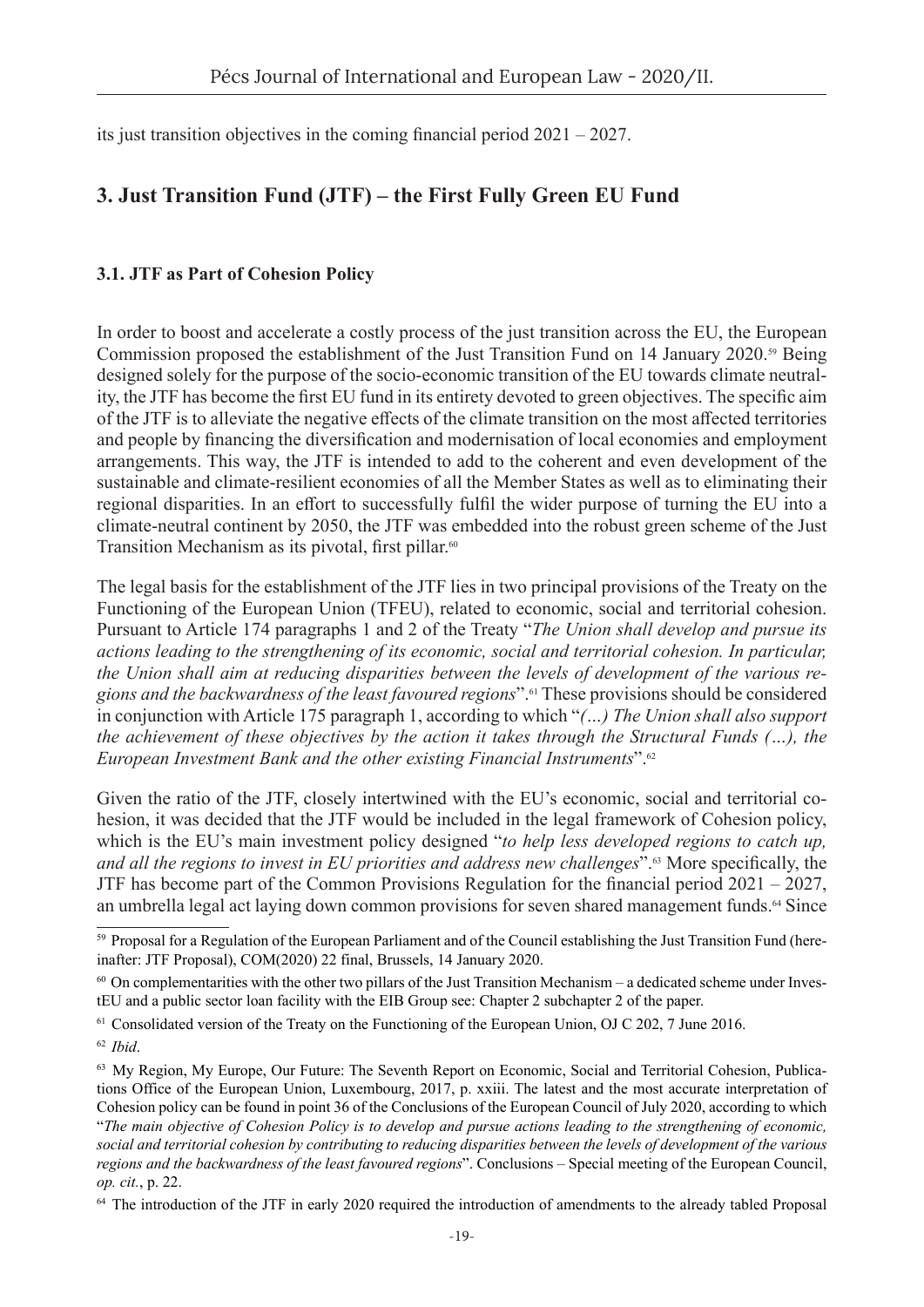the Common Provisions Regulation provides for only the horizontal rules and principles applicable to all the Cohesion policy funds, each of those funds is also governed by a separate dedicated regulation which specifies its subject matter, objectives, methods of implementation, budget and other particularities. With regard to the JTF, the proposal for its regulation lays down its subject matter and scope of support, specific objective, geographical coverage, financial resources and their programming, the notion of territorial just transition plans necessary to underpin the programming, indicators and rules on financial corrections.<sup>65</sup> The incorporation of the JTF in the Cohesion policy framework should give a substantial impetus to green investments in the EU; however, a large share of cohesion funding has always been directed towards tackling key environmental challenges and improving the quality of the environment.<sup>66</sup> For example, in the current financial perspective 2014 – 2020, over EUR 75 billion will be invested into the low carbon economy and climate change adaptation by the end of 2023, mostly through the European Regional Development Fund (ERDF) and Cohesion Fund (CF).67 What makes the JTF unique in comparison with the existing Cohesion policy funds is the percentage of its climate contribution. Namely, the JTF is the only Cohesion policy fund with 100% of its resources contributing to the mainstreaming of climate objectives.<sup>68</sup>

No EU Member State is exempted from taking an active part in reaching a climate-neutral economy by way of conversion or closure of fossil fuel production or other greenhouse gas intensive activities. For that reason, the JTF funding will be available to all the EU Member States, in line with the principle of 'leaving no one behind in the transition to a greener Europe.<sup>69</sup> The allocation of the JTF resources per Member State is to follow quite a complex methodology, which primarily takes into account the capacity of a Member State to finance green investments and the level of economic burden borne thereat.<sup>70</sup>

for the Common Provisions Regulation of 29 May 2018, which sets out common provisions for the European Regional Development Fund (ERDF), the European Social Fund Plus (ESF+), the Cohesion Fund and the European Maritime and Fisheries Fund, and financial rules for those and for the Asylum and Migration Fund, the Internal Security Fund and the Border Management and Visa Instrument. It should be noted that the JTF will be complementary to three Cohesion policy funds only – the ERDF, the ESF+ and the Cohesion Fund, and thus implemented under Cohesion policy rules. Those Cohesion policy funds, alongside the European Maritime and Fisheries Fund (EMFF) and the European Agricultural Fund for Rural Development (EAFRD), comprise the European Structural and Investment Funds (ESIF) responsible for supporting the economic development of the EU. See: Amended proposal for a Regulation of the European Parliament and of the Council laying down common provisions on the European Regional Development Fund, the European Social Fund Plus, the Cohesion Fund and the European Maritime and Fisheries Fund and financial rules for those and for the Asylum and Migration Fund, the Internal Security Fund and the Border Management and Visa Instrument, COM(2020) 23 final, Brussels, 14 January 2020; 2019 Strategic Report on the Implementation of the European Structural and Investment Funds, COM(2019) 627 final, Brussels, 17 December 2019, p. 2.

<sup>65</sup> See: JTF Proposal, *loc. cit*., n. 59.

<sup>66</sup> See: Report from the Commission to the European Parliament, the Council, the European Economic and Social Committee and the Committee of the Regions, 'My region, My Europe, Our future: The Seventh Report on Economic, Social and Territorial Cohesion', COM(2017) 583 final, Brussels, 9 October 2017, p. 5.

 $67$  See: Highlights – 2020 Annual Activity Report, Directorate-General for Regional and Urban Policy (REGIO), Publications Office of the European Union, Luxembourg, 2020, p. 6.

<sup>68</sup> The climate coefficient of 100% is applicable to the Just Transition Mechanism as a whole, *i.e.* including the public sector loan facility. See: Fiche no. 84, *loc. cit*., n. 36.

<sup>69</sup> 2020 European Semester – How Cohesion Policy Funds Support Member States' Green Reforms, European Commission, Brussels, 2020.

 $70$  See: Ann. I (Allocation Method for Resources of the Just Transition Fund) to the Proposal for a Regulation of the European Parliament and of the Council establishing the Just Transition Fund, JTF Proposal, *loc. cit*., n. 59.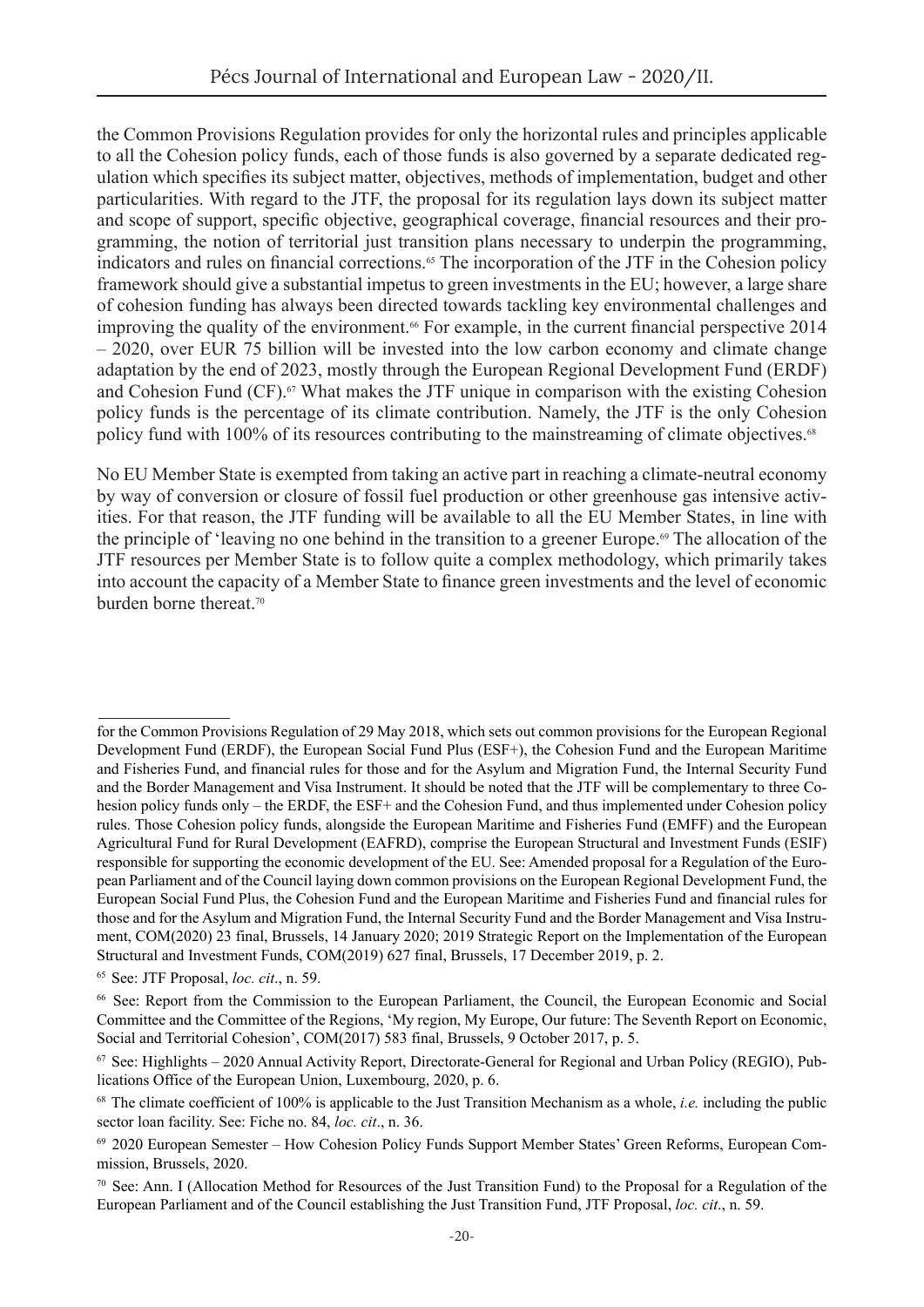#### **3.2. State of Play of the JTF**

Prior to any assessment of the JTF's specific objective and scope of support, it needs to be noted that the JTF file is still open and the subject to the ongoing negotiations between the Council of the European Union and the European Parliament. That is, the Proposal for a Regulation of the European Parliament and of the Council establishing the Just Transition Fund, adopted by the European Commission on 14 January 2020, is currently under consideration in the ordinary legislative procedure, as enshrined in Article 289 paragraph 1 and Article 294 of the TFEU.<sup>71</sup> The JTF Proposal was first presented to the Council at the meeting of the Structural Measures Working Party (SMWP) on 21 January 2020, $\alpha$  during the Croatian Presidency. Its detailed examination by the SMWP ensued in February, March, May and June. The first partial mandate for negotiations with the European Parliament was endorsed at the meeting of the Permanent Representatives Committee (Coreper II) of 24 June 2020,73 while the second partial mandate was adopted at the Coreper's meeting of 5 October 2020.74 When it comes to fixing the European Parliament's position for negotiations with the Council, the JTF dossier has been entrusted to the Committee on Regional Development (REGI), who voted on its report on 6 July, leading to the adoption of the European Parliament's amendments on 17 September 2020.75 After both co-legislators had reached their final positions, they have started negotiating at technical meetings which are to be followed by political trilogues soon (European Commission – Council – European Parliament). By mid-October 2020, two technical meetings on the JTF had been held – on 29 September and 16 October 2020, whereat the co-legislators put substantial effort into obtaining a provisional common understanding for as many provisions as possible.76 Once adopted, the Regulation on the establishment of the JTF will be binding in its entirety and directly applicable in all Member States.<sup>77</sup>

The chronology of the JTF Proposal's adoption speaks volumes about the dynamics of the ordi-

 $72$  See: The Structural Measures Working Party is a preparatory body of the Council responsible for preparing and drafting the Cohesion policy legislative package. See: Working Party on Structural Measures,

<https://www.consilium.europa.eu/en/council-eu/preparatory-bodies/working-party-structural-measures/>(13 October 2020).

73 Coreper is the acronym for '**Co**mité des **rep**résentants **per**manents', the French wording for the Committee of Permanent Representatives, which is a Council's body consisted of the Permanent Representatives of the Governments of the EU Member States and presided by the Permanent Representative of the country holding the presidency of the Council. According to Art. 240 para. 1 of the TFEU, COREPER II is responsible for preparing the work of the Council and for carrying out the tasks assigned thereto by the Council. See: Consolidated version of the Treaty on the Functioning of the European Union, *loc. cit*., n. 61; Coreper II,

[https://europa.eu/newsroom/events/coreper-ii-20\\_en](https://europa.eu/newsroom/events/coreper-ii-20_en) (16 October 2020).

 $74$  See: Just Transition Fund: Update following the EUCO conclusions of July 2020 – Partial mandate for negotiations with the European Parliament (hereinafter: Just Transition Fund: Update following the EUCO conclusions), Interinstitutional File: 2020/0006 (COD), Brussels, 2 October 2020.

75 See: Just Transition Fund,

76 This is the internal information of the Structural Measures Working Party (SMWP) of which the co-authors are members.

 $77$  The respective rule on the nature of EU regulations is stipulated by Art. 288 of the TFEU. See: Consolidated version of the Treaty on the Functioning of the European Union, *loc. cit*., n. 61.

<sup>71</sup> According to Art. 289 para. 1 of the TFEU, "*The ordinary legislative procedure shall consist in the joint adoption by the European Parliament and the Council of a regulation, directive or decision on a proposal from the Commission. This procedure is defined in Art. 294*". Art. 294 regulates the steps which should be taken where reference is made in the Treaties to the ordinary legislative procedure for the adoption of an act, once the European Commission submits a proposal to the European Parliament and the Council. See: Consolidated version of the Treaty on the Functioning of the European Union, *loc. cit*., n. 61.

[https://www.europarl.europa.eu/thinktank/en/document.html?reference=EPRS\\_BRI\(2020\)646180](https://www.europarl.europa.eu/thinktank/en/document.html?reference=EPRS_BRI(2020)646180) (13 October 2020).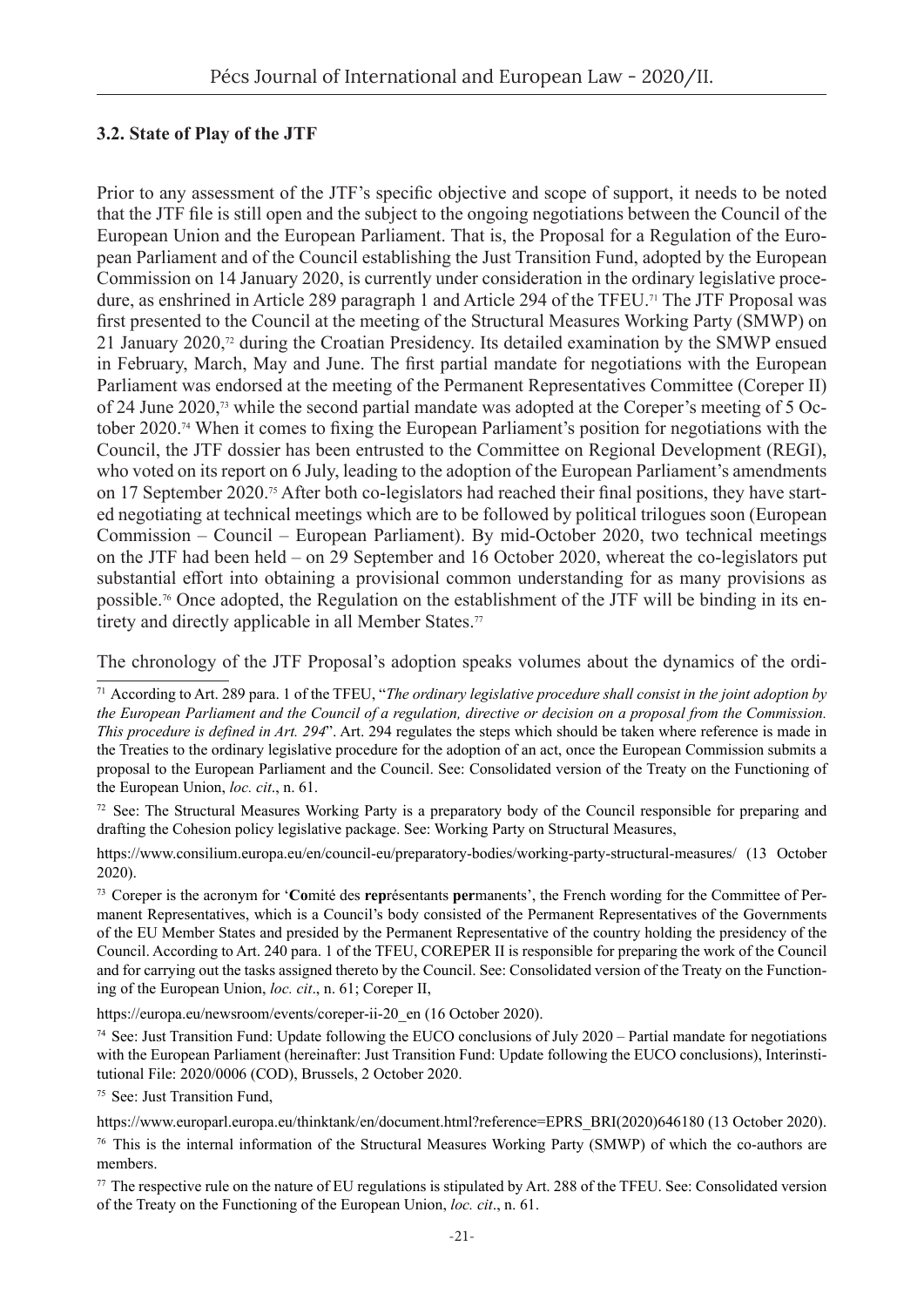nary legislative procedure. Reaching a consensus on the final text of the JTF Regulation has been a thorny process by now, mostly due to three critical factors. First, even at the Council's level, at times, it was difficult to reach a consensus between the Member States on certain matters, such as financing of natural gas or formulating an obligatory commitment to climate neutrality. Second, there is quite a number of discrepancies between the Council's and Parliament's positions with regard to the content of the future JTF Regulation. For example, the European Parliament is much more inclined towards broadening of the Commission's initial Proposal, especially with respect to the scope of the JTF's support, while the Council prefers more limited interventions in the text. Third, the Proposal was also impacted by horizontal and sectoral changes in the overall legislative package of Cohesion policy, caused by the urgent adjustment of the EU's legal framework to the unprecedented COVID-19 crisis,<sup>78</sup> and later, to the Conclusions of the European Council (EUCO).<sup>79</sup> In consequence, since its adoption by the European Commission in January 2020, the Proposal has been amended twice, and almost all the changes were endorsed by the Coreper II on 5 October 2020.80 Now, that the negotiations between the Council and the European Parliament have started, with the aim to reach mutual understanding, there is an opportunity to finalise the JTF Proposal in a way to better reflect the real transitional needs in the context of challenging circumstances related to the COVID-19 socio-economic crisis.

#### **3.3. Specific Objective and Scope of Support of the JTF**

According to Article 1 of the JTF Proposal, the purpose of the JTF is to "*provide support to territories facing serious socio-economic challenges deriving from the transition process towards a climate-neutral economy of the Union by 2050*".81 In the course of the examination of this provision by the Council and the European Parliament, both co-legislators have proposed its widening with a number of amendments. The most important matching request is the inclusion of the Union's 2030 target for climate set out in Article 2 paragraph 11 of Regulation (EU) 2018/1999.<sup>82</sup> This way, the Member States would be obliged to comply with both 2030 and 2050 targets.

The specificity of the JTF is that it should contribute to one single specific objective of "*enabling regions and people to address the social, economic and environmental impacts of the transition* 

81 JTF Proposal, *loc. cit*., n. 59.

<sup>78</sup> Following the COVID-19 outbreak, on 28 May 2020, the European Commission submitted the amended proposals of the Cohesion policy legislative acts, which reflect the newly introduced measures for the immediate response to the pandemic within the European Union's recovery instrument – Next Generation EU (NGEU). See: Just Transition Fund: Update following the EUCO conclusions, *loc. cit*., n. 74; Sectoral Legislation, [https://ec.europa.eu/info/publications/](https://ec.europa.eu/info/publications/sectoral-legislation_en) [sectoral-legislation\\_en](https://ec.europa.eu/info/publications/sectoral-legislation_en) (10 October 2020).

 $79$  The Conclusions were adopted at the special meeting of the European Council held on 17-21 July 2020. As noted in the document, its first part concerns the recovery effort related to the COVID-19 crisis (Next Generation EU – NGEU), while the second part deals with the 2021-2027 Multiannual Financial Framework (MFF). See: Conclusions – Special meeting of the European Council, *op. cit*., p. 2.

<sup>&</sup>lt;sup>80</sup> The provision that was the only point of discord and thus still needs to be validated/rejected in the future is new Art. 3(b) on conditional access to the JTF's resources, introduced during the second modification of the Cohesion legislative package, following the adoption of the EUCO Conclusions. It was drafted for the purpose of transposing point 100 of the Conclusions into the JTF Proposal, which stipulates that "*access to the JTF will be limited to 50% of national allocation for Member States that have not yet committed to implement the objective of achieving a climate-neutral EU by 2050, in line with the objectives of the Paris Agreement, the other 50% being made available upon acceptance of such a commitment*". Most Member States argued that newly proposed Art. 3(b) did not fully reflect the nature of point 100 and asked for further adjustments. See: Just Transition Fund: Update following the EUCO conclusions, *loc. cit*., n. 74; Conclusions – Special meeting of the European Council, *op. cit*., p. 47; Coreper II of 5 October 2020, [https://www.](https://www.consilium.europa.eu/en/meetings/mpo/2020/10/coreper-2-(296635)/) [consilium.europa.eu/en/meetings/mpo/2020/10/coreper-2-\(296635\)/](https://www.consilium.europa.eu/en/meetings/mpo/2020/10/coreper-2-(296635)/) (6 October 2020).

<sup>&</sup>lt;sup>82</sup> On Art. 2 para. 11 of Regulation (EU) 2018/1999 see: Chapter 2 subchapter 1 of the paper.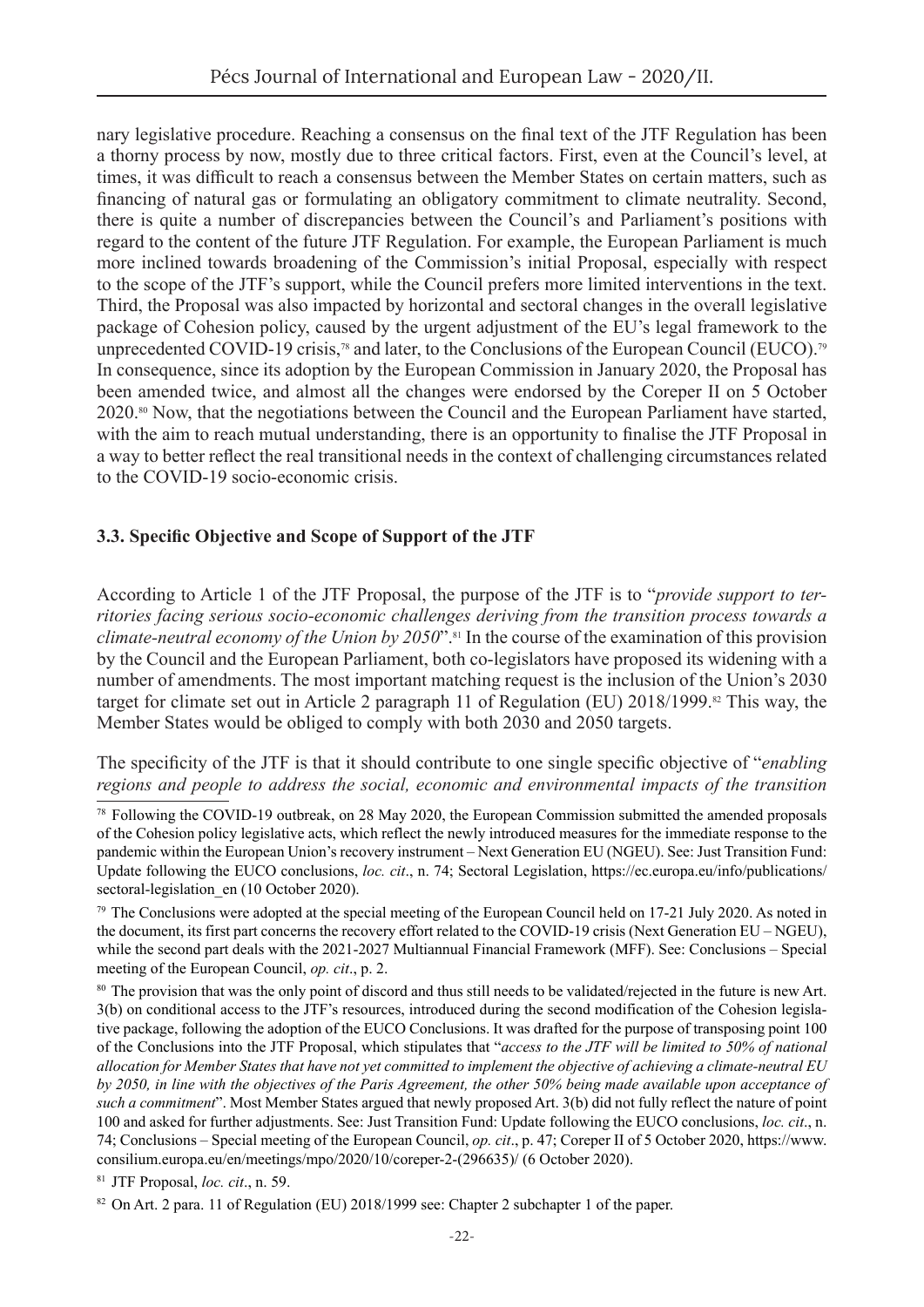*towards a climate-neutral economy*" (Article 2).<sup>83</sup> In practice, this means that 100% of the JTF's resources will be directed towards green projects. Similar to their viewpoint on Article 1 of the JTF Proposal, both co-legislators have also been vocal about adding the 2030 and 2050 climate targets to the provision as they lie at the heart of the JTF's special objective.<sup>84</sup>

Pursuant to Article 3 paragraph 1 of the JTF Proposal, the JTF shall support the 'Investment for jobs and growth' goal in all Member States.<sup>85</sup> In the current financial period  $2014 - 2020$ , a third of the EU budget is directed to Cohesion policy which helps achieve the jobs and growth goal, and thus reduce economic and social disparities. There is a large number of areas to which the respective money is channelled, such as investments in "*SMEs, R&D and innovation, skilled and competitive workforce, the fight against unemployment and social exclusion, climate change and the environment*". 86

The total allocation of the JTF, as negotiated at the special meeting of the European Council in July 2020, amounts to EUR 17.500.000.000. This sum is divided into two tranches: EUR 10.000.000.000 are resources from the EU recovery instrument 'Next Generation EU (NGEU)' for the period of 2021 – 2023, and EUR 7.500.000.000 are resources under the 'Investment for jobs and growth' goal, available for budgetary commitment for the period of  $2021 - 2027$ .<sup>87</sup> These amounts are still considered provisional because the final allocation will be known once the EU long-term budget – the Multiannual Financial Framework (MFF) 2021 – 2027 is adopted. The outcome of the MFF negotiations between the European Parliament and the Council is still uncertain as the European Parliament has widely criticised the Conclusions of the European Council and emphasised that it would not just rubber-stamp them as a *fait accompli*.<sup>88</sup> It believes that the EU's long-term priorities set out in the MFF should not be jeopardised either by the recovery instrument or by national interests and positions. It also warns that the related cuts to programmes supporting the transition of carbon-dependent regions, health and research programmes, education, the digital transformation and innovation, asylum, migration and border management go against the EU's objectives, including those set out in the EU's Green Deal agenda. In point 13 of its Resolution of 23 July 2020 on the Conclusions of the extraordinary European Council meeting, the European Parliament explicitly affirmed that it "*deplores the cuts made to future-oriented programmes in both the 2021 – 2027 MFF and the NGEU and considers that they will undermine the foundations of a sustainable and resilient recovery*".89 In relation to the green transition, in point 15, it advocates the inclusion of "*a legally binding climate-related spending target of 30 % and a biodiversity-related spending target at 10 %*" in both the MFF and NGEU regulations, the adoption of "*a transparent, comprehensive and meaningful tracking methodology (…) for both climate-related spending and biodiversity-related spending*", and the inclusion of the 'do no harm' principle<sup>90</sup> in both the MFF and NGEU

<sup>89</sup> *Ibid*.

<sup>83</sup> JTF Proposal, *loc. cit*., n. 59.

<sup>84</sup> See: Just Transition Fund: Update following the EUCO conclusions, *op. cit*., pp. 1-2.

<sup>&</sup>lt;sup>85</sup> As noted in point 36 of the Conclusions of the European Council of July 2020, Cohesion policy is designed to pursue two goals: 'Investment for jobs and growth' and 'European territorial cooperation'. See: Conclusions – Special meeting of the European Council, *loc. cit*., n. 63.

<sup>86</sup> See: Investment for Jobs and Growth – Promoting Development and Good Governance in EU Regions and Cities: Sixth Report on Economic, Social and Territorial Cohesion, Publications Office of the European Union, Luxembourg, 2014, pp. xxvi-xxvii.

<sup>87</sup> See: Just Transition Fund: Update following the EUCO conclusions, *op. cit*., pp. 2-3.

<sup>88</sup> See: European Parliament Resolution of 23 July 2020 on the conclusions of the extraordinary European Council meeting of 17-21 July 2020 (2020/2732(RSP)) (hereinafter: European Parliament Resolution of 23 July 2020), P9\_ TA(2020)0206, Brussels, 23 July 2020, point 7.

<sup>&</sup>lt;sup>90</sup> The 'do no harm' principle is part of the EU taxonomy, the purpose of which is to provide tools for financing the transition of economies towards clear environmental goals, and thus help investors, companies, issuers and project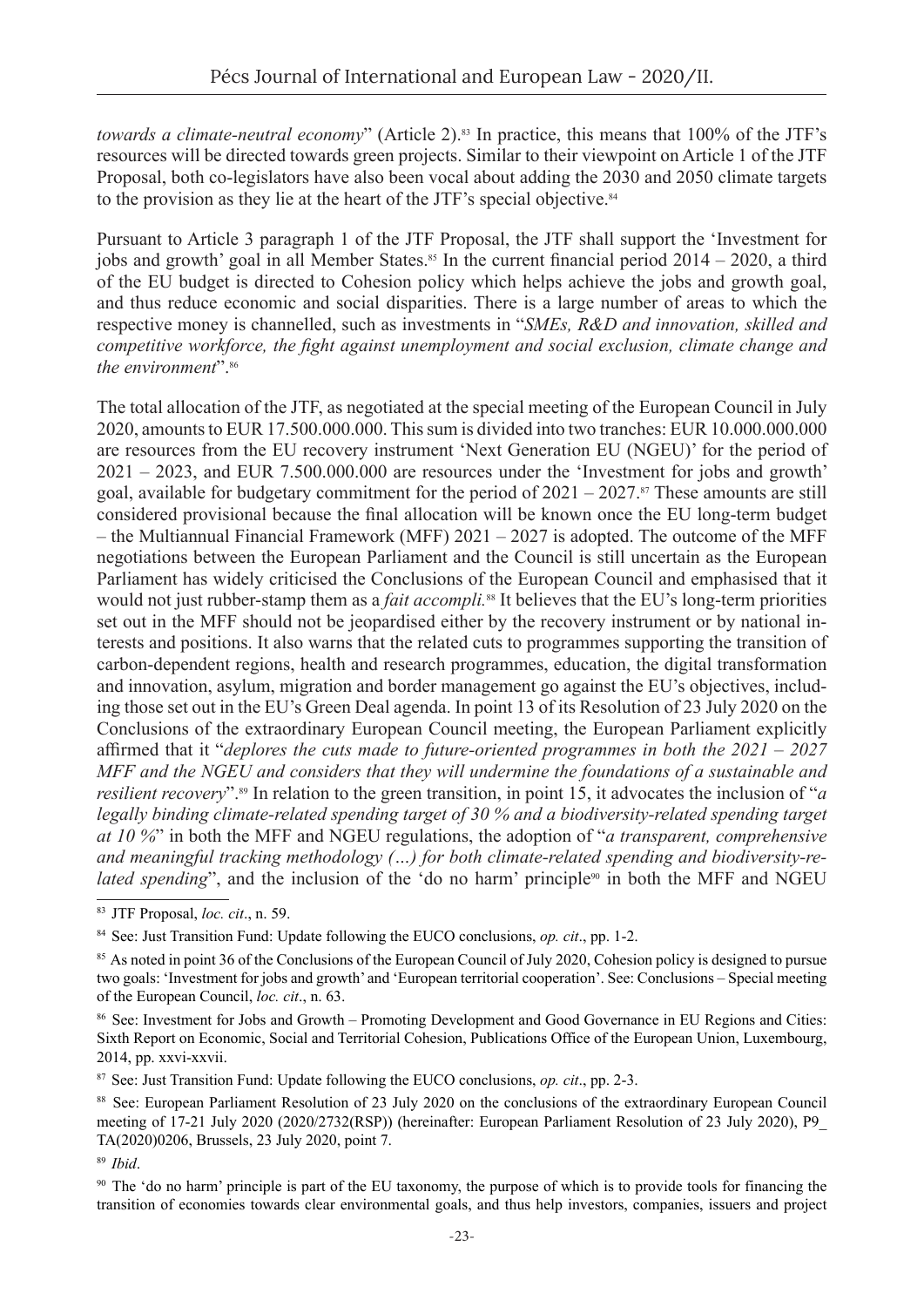regulations.91 Finally, the European Parliament reiterates that Europe's recovery should be based on the objectives and principles enshrined in key European strategies and initiatives, including the European Green Deal.<sup>92</sup>

The financial potential of the JTF can be further reinforced by additional resources in two ways. First, pursuant to Article 3 paragraph 2 of the JTF Proposal, the resources for the JTF under the 'Investment for jobs and growth' goal available for budgetary commitment for the period 2021 – 2027 (EUR 7.500.000.000) may be increased by additional resources allocated in the Union budget, and by other resources in accordance with the applicable basic act.<sup>93</sup> According to Article 3(a) paragraph 1, the term 'other resources in accordance with the applicable basic act' relates to resources from the EU recovery instrument and they constitute external assigned revenue as set out in Article 21 paragraph 5 of the Financial Regulation.<sup>94</sup> Second, as per Article 6 paragraph 2 of the JTF Proposal, the JTF allocation can be additionally boosted by transfers from the European Regional Development Fund (ERDF) and the European Social Fund Plus (ESF+) by up to three times the amount of support from the JTF to the JTF priority.<sup>95</sup>

The JTF may only support socio-economic activities that are directly linked to its specific objective. They are of a twofold nature, depending on whether the investments are focused on economic diversification or people. When it comes to the former, they can encompass productive investments in SMEs, including start-ups, leading to economic diversification and reconversion; investments in the creation of new firms, including through business incubators and consulting services; investments in research and innovation activities and fostering the transfer of advanced technologies; investments in the deployment of technology and infrastructures for affordable clean energy, in greenhouse gas emission reduction, energy efficiency and renewable energy; investments in digitalisation and digital connectivity; investments in regeneration and decontamination of sites, land restoration and repurposing projects; and investments in enhancing the circular economy, including through waste prevention, reduction, resource efficiency, reuse, repair and recycling. On the other hand, the investments in people may include upskilling and reskilling of workers; job-search assistance to jobseekers; and active inclusion of jobseekers.<sup>96</sup> As noted earlier, the list of investment areas will be tentative as long as the Council and the European Parliament do not reach a consensus

Interinstitutional File: 2018/0196 (COD), Brussels, 1 October 2020, p. 16.

promoters navigate the transition to a low-carbon, resilient and resource-efficient economy. The principle insists on exclusion of fossil fuels from financing as they are in direct conflict with environmental objectives and may cause a significant harm to the environment. See: Taxonomy: Final Report of the Technical Expert Group on Sustainable Finance, EU Technical Expert Group on Sustainable Finance, Brussels, March 2020, pp. 2, 8, 10, 13 and 21.

<sup>91</sup> See: European Parliament Resolution of 23 July 2020, *loc. cit*., n. 88.

<sup>92</sup> *Ibid*.

<sup>93</sup> See: Just Transition Fund: Update following the EUCO conclusions, *op. cit*., p. 2.

<sup>94</sup> Art. 21 para. 5 regulates that: "*A basic act may assign the revenue for which it provides to specific items of expenditure. Unless otherwise specified in the basic act, such revenue shall constitute internal assigned revenue*". Regulation (EU, Euratom) 2018/1046 of the European Parliament and of the Council of 18 July 2018 on the financial rules applicable to the general budget of the Union, amending Regulations (EU) No. 1296/2013, (EU) No. 1301/2013, (EU) No. 1303/2013, (EU) No. 1304/2013, (EU) No. 1309/2013, (EU) No. 1316/2013, (EU) No. 223/2014, (EU) No. 283/2014, and Decision No. 541/2014/EU and repealing Regulation (EU, Euratom) No. 966/2012, OJ L 193, 30 July 2018, p. 37. <sup>95</sup> This means that the JTF allocation could be additionally increased with up to EUR 22.500.000.000 of the ERDF and/or ESF+ funding. The additional rule is that the resources transferred from either the ERDF or the ESF+ cannot exceed 20% of the ERDF and ESF+ allocation to the Member State concerned. Once money is transferred from the ERDF and the ESF+ to the JTF, it becomes 'green money' that can be invested in the green transition only, in line with the single specific objective of the JTF. Once transferred, the ERDF and ESF+ money cannot be transferred back. See: JTF Proposal, *op.cit*., p. 16. See also: Article 21(a) of the Proposal for the CPR. Common Provisions Regulation: Update following the EUCO conclusions of July 2020 – Partial mandate for negotiations with the European Parliament,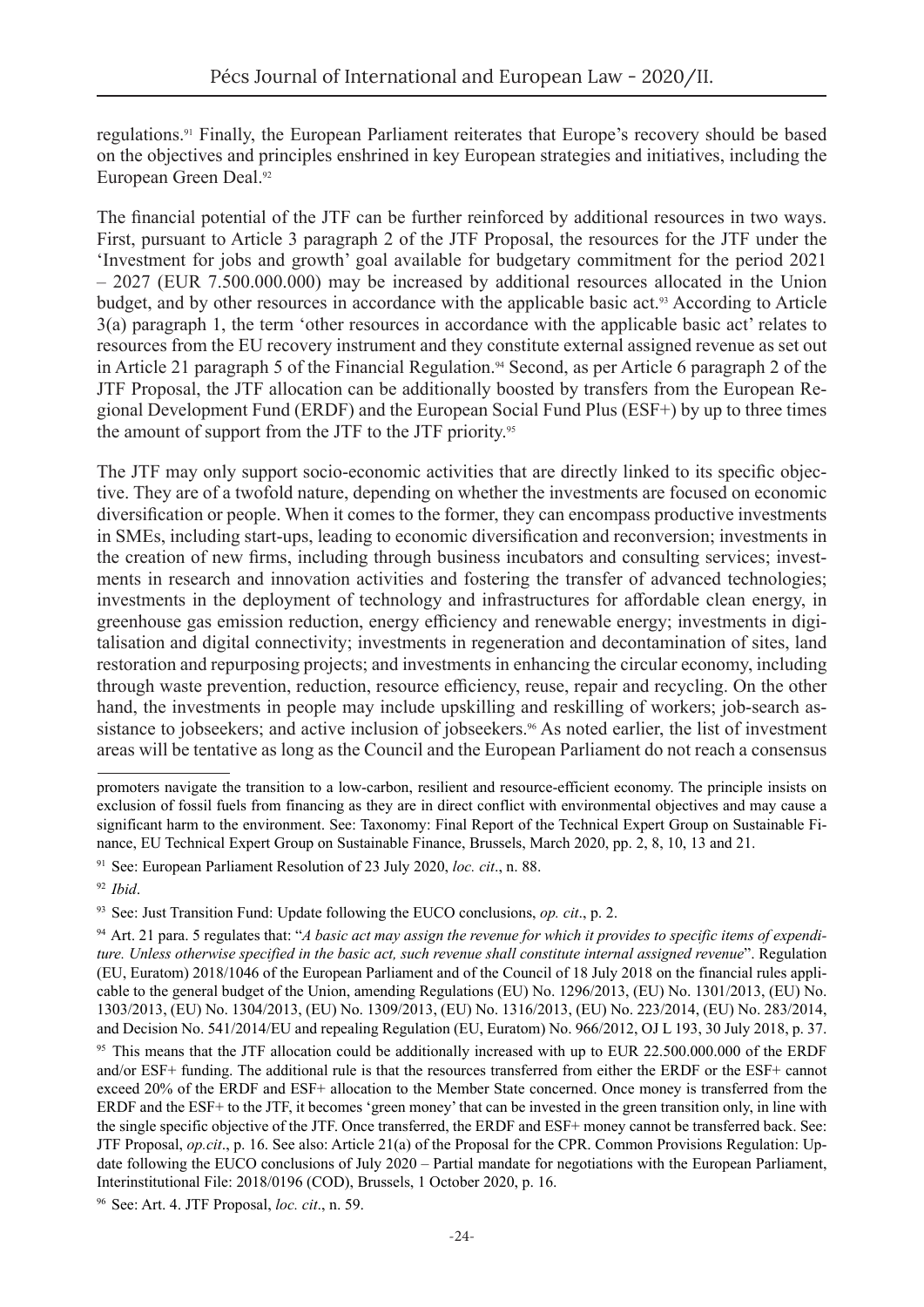on common understanding about the final text of the JTF Regulation. Changes are inevitable since both co-legislators have included a number of amendments into their negotiating positions.

The provision of the Proposal that has sparked a lot of debate and discussion both between the Member States and co-legislators is Article 5 on activities excluded from the scope of support. In accordance with the JTF Proposal, the JTF should not support the decommissioning or the construction of nuclear power stations; the manufacturing, processing and marketing of tobacco and tobacco products; undertakings in difficulty; investment related to the production, processing, distribution, storage or combustion of fossil fuels; and investment in broadband infrastructure in areas in which there are at least two broadband networks of equivalent category.97 The main ongoing point of contention are investments related to fossil fuels, advocated by eight Member States dependent on them, i.e. Bulgaria, Czechia, Greece, Hungary, Lithuania, Poland, Romania, and Slovakia. In a joint non-paper titled 'The Role of Natural Gas in a Climate-Neutral Europe', they asked for a tailored approach in transitioning away from solid fossil fuels, which would allow them to use and invest in natural gas and other gaseous fuels (e.g. bio-methane and decarbonized gases) during the transitional period towards a climate neutral economy. They argue that a transition based solely on renewable energy sources does not consider wide national and regional disparities between the levels of development of zero-emission technologies in the Member States. They acknowledge that natural gas and other gaseous fuels may provide the fastest and the most affordable intermediate path to a less carbon-intensive economy as energy sources which are adequate to reduce emissions significantly. One of their key arguments is that the security of energy supplies should be continuously ensured while at the same time considering all the socio-economic difficulties caused by the unprecedented COVID-19 crisis.<sup>98</sup> Given the wide gap between the Member States which press for inclusion of natural gas in the JTF scope of support and those which oppose it, the Council has decided to exclude it from the scope of the JTF's support in its final position, but the European Parliament has not, so further complex negotiations are expected in this regard.

Although all the Member States have access to JTF's resources, there are rather strict rules on where and under which conditions to invest them. Namely, the system of the JTF funding has introduced a unique concept of territorial just transition plans in which the Member States may underline all the territories most negatively affected by the green transition, "*based on the economic and social impacts resulting from the transition, in particular with regard to expected job losses in fossil fuel production and use and the transformation needs of the production processes of industrial facilities with the highest greenhouse gas intensity*".99 Each Member State can prepare one or more territorial just transition plans which cover one or more affected territories corresponding to level 3 of the common classification of territorial units for statistics ('NUTS level 3 regions').<sup>100</sup>

<sup>97</sup> See: JTF Proposal, *loc. cit*., n. 59.

<sup>98</sup> See: Role of Natural Gas in Climate-neutral Europe - Position Paper of Bulgaria, Czechia, Greece, Hungary, Lithuania, Poland, Romania, Slovakia, [https://www.ceep.be/www/wp-content/uploads/2020/05/Non-paper\\_Role-of-gas-in](https://www.ceep.be/www/wp-content/uploads/2020/05/Non-paper_Role-of-gas-in-climate-neutral-Europe.pdf)[climate-neutral-Europe.pdf](https://www.ceep.be/www/wp-content/uploads/2020/05/Non-paper_Role-of-gas-in-climate-neutral-Europe.pdf) (10 October 2020).

<sup>99</sup> See: Art. 7 para. 1. JTF Proposal, *loc. cit*., n. 59.

<sup>&</sup>lt;sup>100</sup> According to Art. 1 of the Regulation on the establishment of a common classification of territorial units for statistics (NUTS), a common statistical classification of territorial units ('NUTS') is established for the purpose of enabling the collection, compilation and dissemination of harmonised regional statistics in the EU. Pursuant to Art. 2 paras. 1 and 2, the respective classification subdivides the economic territory of each Member State "*into NUTS level 1 territorial units, each of which is subdivided into NUTS level 2 territorial units, these in turn each being subdivided into NUTS level 3 territorial units*". See: Regulation (EC) No. 1059/2003 of the European Parliament and of the Council of 26 May 2003 on the establishment of a common classification of territorial units for statistics (NUTS), OJ L 154, 21 June 2003, p. 2. For example, in Croatia, a NUTS level 1 territorial unit encompasses the whole country, while NUTS level 2 territorial units comprise two regions – Jadranska Hrvatska and Kontinentalna Hrvatska, and NUTS level 3 territorial units are all the counties. See: Ann. I of Commission Regulation (EU) No. 868/2014 of 8 August 2014 amending the annexes to Regulation (EC) No. 1059/2003 of the European Parliament and of the Council on the establishment of a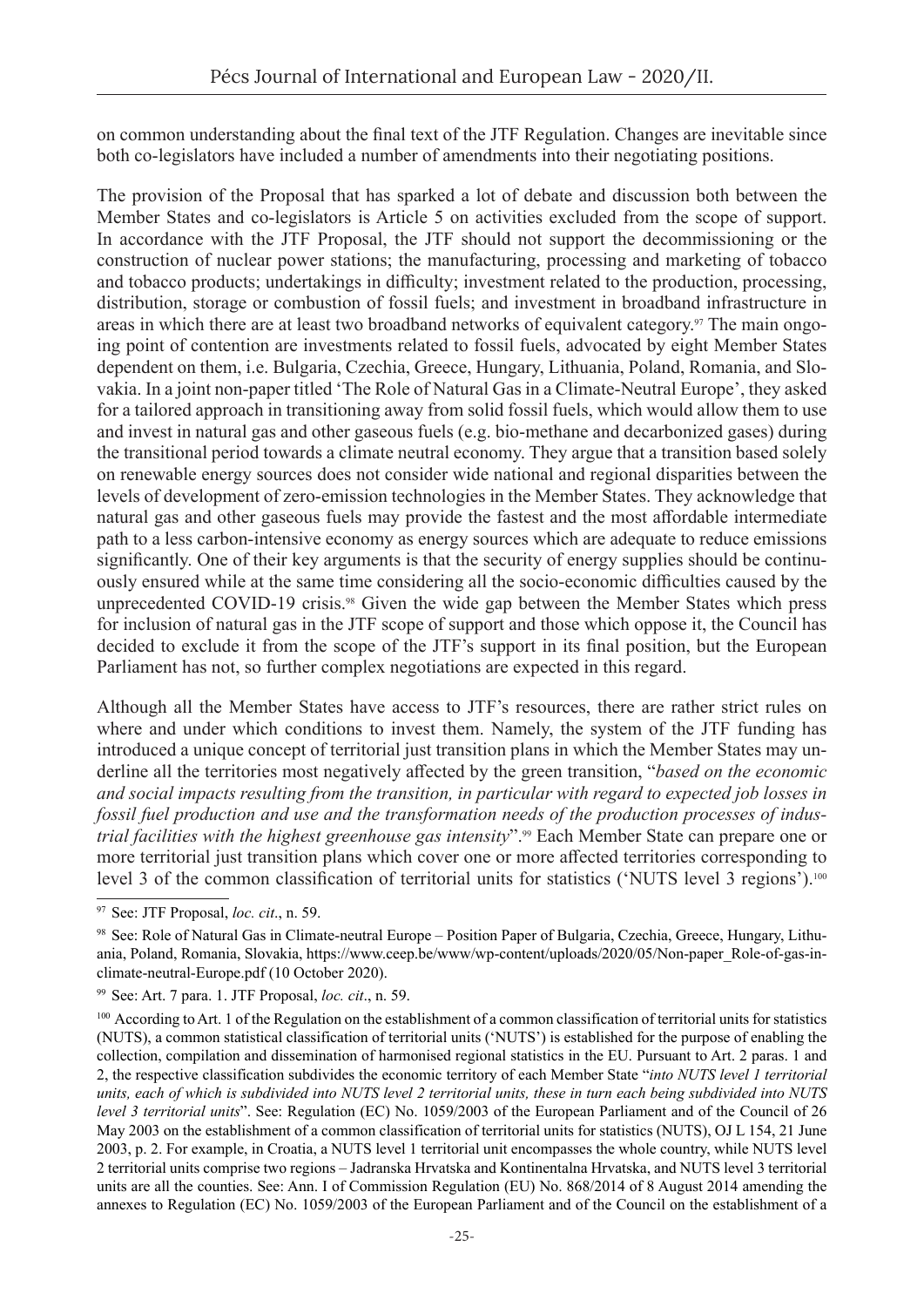Pursuant to Article 7 paragraph 2, each territorial just transition plan has to comprise several essential elements. Namely, there needs to be: 1) a description of the transition process at national level towards a climate-neutral economy, including a timeline for key transition steps which are consistent with the latest version of the National Energy and Climate Plan; 2) a justification for identifying the territories as most negatively affected by the transition process; 3) an assessment of the transition challenges faced by the most negatively affected territories, including the social, economic, and environmental impact of the transition to a climate-neutral economy; 4) a description of the expected contribution of the JTF support to addressing the social, economic and environmental impacts of the transition to a climate-neutral economy; 5) an assessment of its consistency with other national, regional or territorial strategies and plans; 6) a description of the governance mechanisms consisting of the partnership arrangements, the monitoring and evaluation measures planned and the responsible bodies; 7) a description of the type of operations envisaged and their expected contribution to alleviate the impact of the transition; 8) where support is provided to productive investments to enterprises other than SMEs and/or to investments to achieve the reduction of greenhouse gas emissions, a list of such operations and enterprises and a justification of the necessity of such support; and 9) synergies and complementarities with other Union programmes and pillars of the Just Transition Mechanism.101 These requirements are carefully assessed by the European Commission before its final approval. To help the Member States identify the territories potentially fitted to be included into territorial just transition plans and thus financed by the JTF, the European Commission has proposed eligible areas per Member State in Annex D to the Country Report prepared within the 2020 European Semester. For example, in relation to Croatia, it has singled out two regions on the basis of greenhouse gas emissions intensity: Sisak-Moslavina County and Istria County. As noted in Annex D, apart from providing a guidance on the potentially eligible territories, the European Commission's proposal also provides a basis for a further dialogue between the Member State and the Commission's services on obtaining financial resources.<sup>102</sup> Preparing a good territorial just transition plan should be taken with utmost seriousness because these plans are a *conditio sine qua non* for obtaining the JTF funding and its programming.

Although negotiations for the Cohesion policy legislative package are running late, it is expected that the JTF funding will be available to the Member States at the beginning of the new financial perspective in 2021, as planned. The starting positions of the Member States in the process of the green transition vary greatly and consequently, so do their national envelopes. Some of them are expected to receive billions of euros (Poland, Germany, Romania, Czechia and Bulgaria),<sup>103</sup> but concerns about the real cost of the transition and a probable lack of finance remain. The EU has set quite a solid financial base with the JTF and other complementary funding of the Green Deal strategy, yet, it acknowledges that the just transition would require 'a Herculean effort' to be fully achieved.104

common classification of territorial units for statistics (NUTS), OJ L 241, 13 August 2014, p. 29.

<sup>101</sup> The template for territorial just transition plans is set out in Ann. II to the Proposal. See: JTF Proposal, *loc. cit.*, n. 59.

<sup>102</sup> See: 2020 European Semester, Overview of Investment Guidance on the Just Transition Fund 2021-2027 per Member State (Annex D), European Commission, Brussels, 2020.

<sup>103</sup> See: Just Transition Fund: Update following the EUCO conclusions, *op. cit*., p. 11.

<sup>&</sup>lt;sup>104</sup> See: F. Simon, *Green Transition will Require "Herculean Effort", EU Admits*, 5 March 2020, [https://www.euractiv.](https://www.euractiv.com/section/energy-environment/news/green-transition-will-require-herculean-effort-eu-admits/) [com/section/energy-environment/news/green-transition-will-require-herculean-effort-eu-admits/](https://www.euractiv.com/section/energy-environment/news/green-transition-will-require-herculean-effort-eu-admits/) (16 October 2020).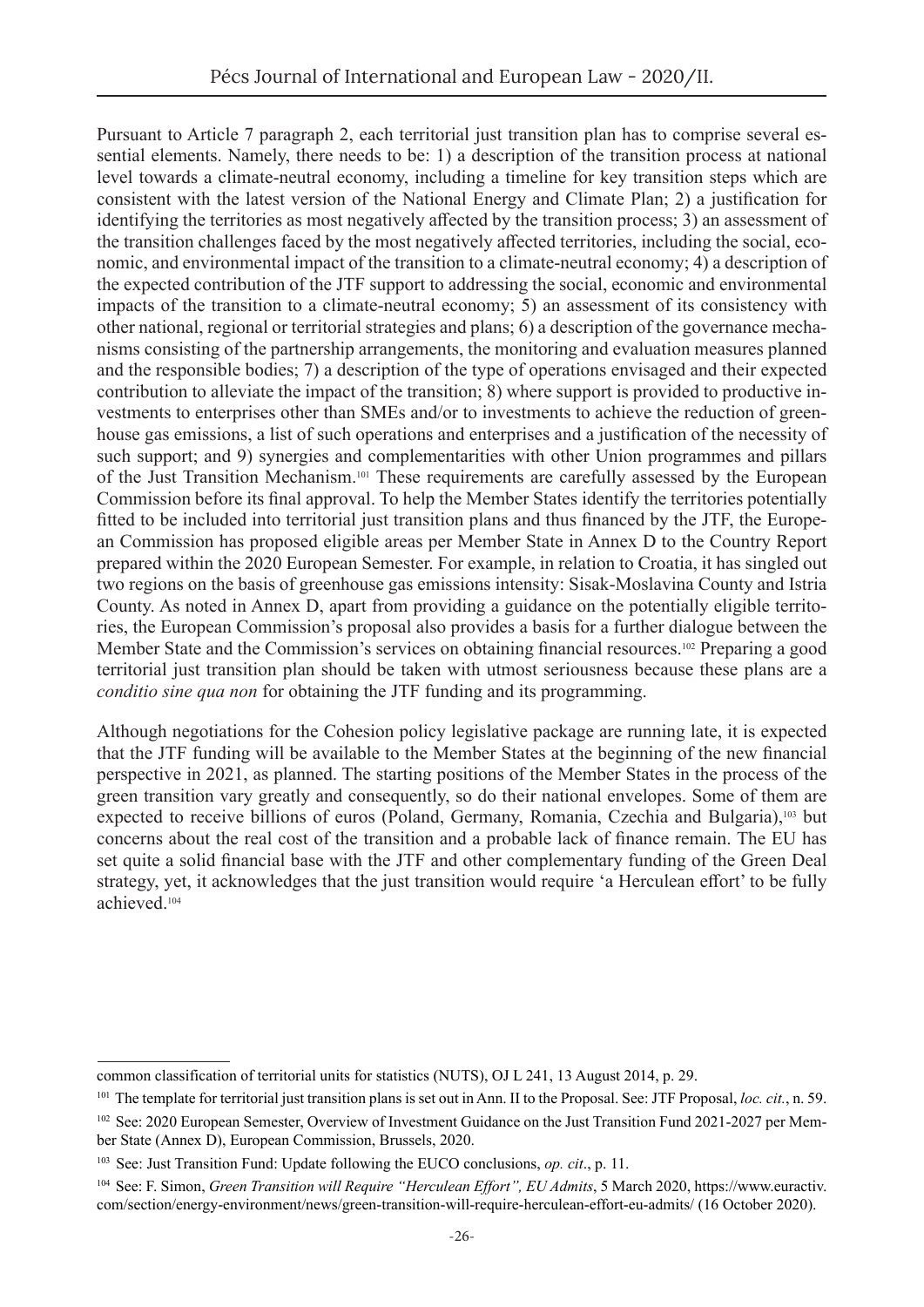## **4. Climate Targets in the Legislation of the Next Multiannual Financial Framework 2021 – 2027**

In order to fulfil its ambitious masterplan of turning Europe into the first climate-neutral continent by 2050, the EU has had to green many of its programmes, financial mechanisms and initiatives covered by the forthcoming Multiannual Financial Framework 2021 – 2027. The JTF is thus just a cog in the wheel of the green transition, disregarding its pivotal role in financing green projects.

The Conclusions of the European Council of July 2020 explicitly state that "*both Next Generation EU (NGEU) and the Multiannual Financial Framework (MFF) will help transform the EU through its major policies, particularly the European Green Deal, the digital revolution and resilience*".105 They underline that during the process of an extensive sustainable and resilient recovery from the crisis caused by the COVID-19 pandemic, the EU should continue supporting its green and digital priorities (often referred to as 'twin priorities'). To that end, climate objectives will be included and mainstreamed across all the policies and programmes financed under the MFF and NGEU, with the overall climate target of 30% applied to the total amount of expenditure from the MFF and NGEU. The Conclusions specifically accentuate the obligation to align all the targets in sectoral legislation with the objective of EU climate neutrality by 2050 and the Union's new 2030 climate targets, and all the EU expenditure with the objectives of the Paris Agreement.106

In order to achieve the overall target of 30% climate-related expenditure, climate mainstreaming has been embedded in the EU legislation under the NGEU and the MFF both horizontally and sectorally. Speaking of sectoral legislation, the European Commission has proposed a specific climate coefficient for the legal basis of a spending programme, as expected climate contributions.<sup>107</sup> The highest climate coefficient of 100% is set for the Just Transition Mechanism and ITER,<sup>108</sup> followed by 61% for LIFE<sup>109</sup> and 60% for Connecting Europe Facility.<sup>110</sup> The other specific sectoral climate coefficients are included in the Common Agricultural Policy 2023-2027  $(41\%)$ ,<sup>111</sup> Cohe-

<sup>105</sup> See: Conclusions – Special meeting of the European Council, *op. cit*., p. 2.

<sup>106</sup> *Ibid*., p. 7.

<sup>107</sup> All the climate coefficients for spending programmes under the NGEU and the MFF see in: Fiche no. 84, *loc. cit.*, n. 36.

<sup>&</sup>lt;sup>108</sup> The ITER project is the key facility for fusion research related to developing the technology of fusion energy as a future clean power source in the process of transitioning to a climate-friendly society. It is a unique project the purpose of which is to build the biggest fusion device in history (to be called ITER) and it is done in collaboration of seven international partners: China, Euratom (represented by the European Commission), India, Japan, Russia, South Korea and the USA. Every partner needs to contribute to the project with money, services and high-tech components, and the EU is the biggest contributor. Started in 2006, it is currently under construction in Cadarache, France. See: Broader Approach, *loc. cit*., n. 7; The ITER Project, European Commission, Publications Office of the European Union, Luxembourg, 2019; The ITER Project – Governance and Funding, European Commission, Publications Office of the European Union, Luxembourg, 2019.

<sup>&</sup>lt;sup>109</sup> LIFE is the EU's fund for financing innovative projects in the domain of the environment, nature conservation and climate action. See more: LIFE is Good for the Environment!, European Commission, Publications Office of the European Union, Luxembourg, 2018.

<sup>110</sup> The Connecting Europe Facility (CEF) is the EU's flagship funding programme for supporting targeted infrastructure investments in high performing, sustainable and efficiently interconnected trans-European networks in the fields of transport, energy and digital services. Through the CEF, these three sectors have been combined in one programme at the EU level for the first time. See: Investing in European Networks – The Connecting Europe Facility: Five Years Supporting European Infrastructure, European Commission, Innovation and Networks Executive Agency (INEA), July 2019, p. 6; Connecting Europe Facility, European Commission, Innovation and Networks Executive Agency (INEA), <https://ec.europa.eu/inea/en/connecting-europe-facility> (18 September 2020).

<sup>&</sup>lt;sup>111</sup> The objective of the Common Agricultural Policy after 2020 is to ensure a resilient, sustainable and competitive ag-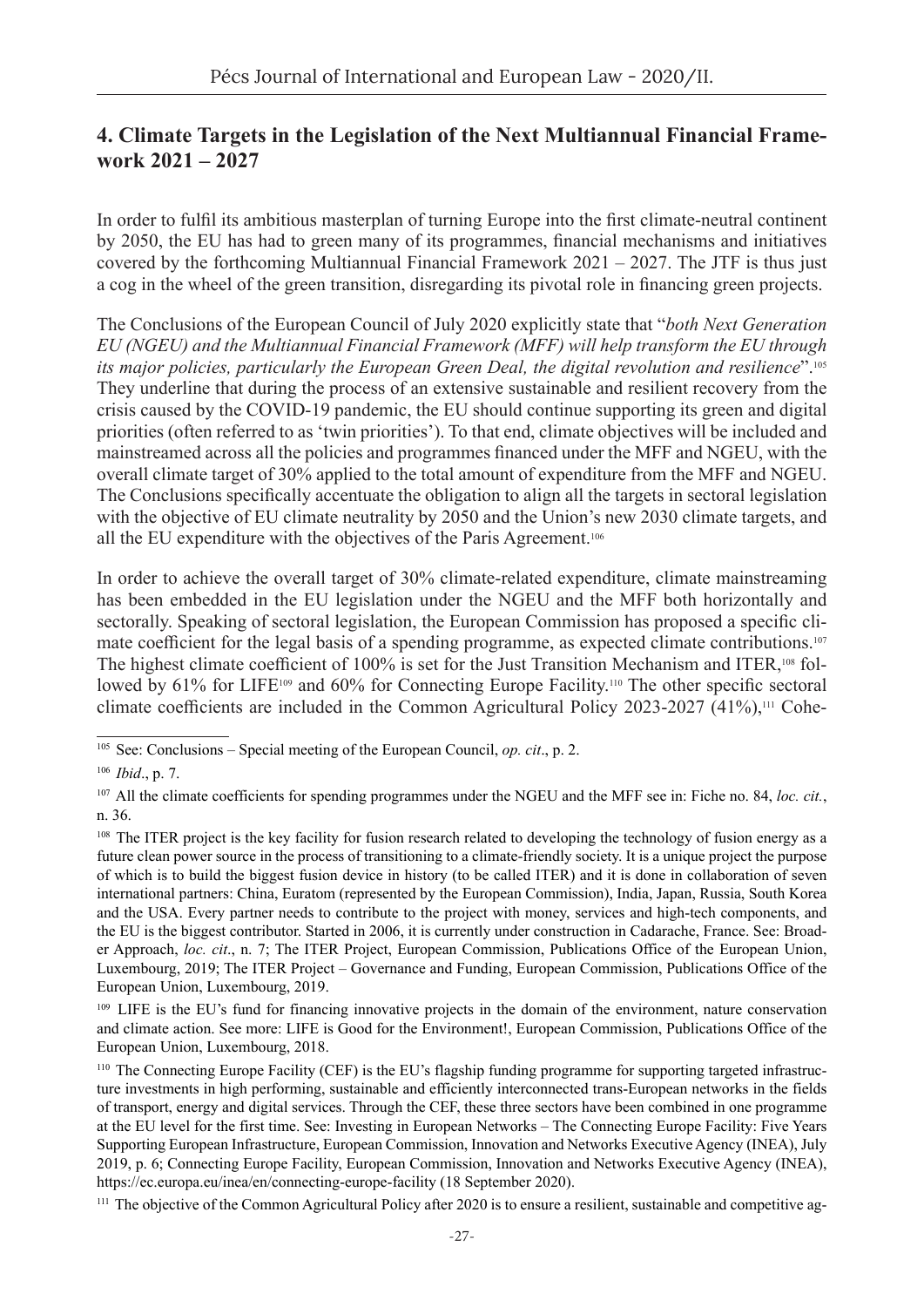sion Fund  $(37\%)$ ,<sup>112</sup> Recovery and Resilience Facility  $(37\%)$ ,<sup>113</sup> Horizon Europe  $(35\%)$ ,<sup>114</sup> InvestEU Fund (30%),<sup>115</sup> the ERDF (30%),<sup>116</sup> the EMFF (30%),<sup>117</sup> REACT-EU (25%),<sup>118</sup> NDICI (25%),<sup>119</sup> OCT

<sup>113</sup> The Recovery and Resilience Facility (RRF) is a large scale financial support introduced to help the Member States overcome the socio-economic consequences of the COVID-19 crisis and make their economies stronger and more resilient. Both public investments and reforms are financed, particularly green and digital. See more: Recovery and Resilience Facility: Helping EU Countries to Come Out of the Coronavirus Crisis Stronger, European Commission, Publications Office of the European Union, Luxembourg, 2020.

<sup>114</sup> Horizon Europe is the new 2021-2027 EU framework programme for research and innovation consisting of three pillars: 1) Excellent Science, 2) Global Challenges and European Industrial Competitiveness, and 3) Innovative Europe. The second pillar will support, *inter alia*, research and innovation in the area of climate change and clean energy. See: Implementation Strategy for Horizon Europe – Version 1.0, European Commission, Research and Innovation, 29 April 2020, p. 3; Horizon Europe, European Commission, Research and Innovation, 23 December 2019.

115 On InvestEU see: Chapter 2 subchapter 2 of this paper.

<sup>116</sup> The European Regional Development Fund supports projects aimed at strengthening economic, social and territorial cohesion as well as eliminating regional disparities across the EU. In the current financial period 2014-2020, the support of the ERDF has also been concentrated on promoting a shift to a low-carbon economy, whereas in the next financial period 2021-2027, it should continue contributing to a greener, low carbon and circular economy within the investment priority "a Greener, carbon free Europe". See: Regulation (EU) No. 1301/2013 of the European Parliament and of the Council of 17 December 2013 on the European Regional Development Fund and on specific provisions concerning the Investment for growth and jobs goal and repealing Regulation (EC) No. 1080/2006, OJ L 347, 20 December 2013, p. 289; New Cohesion Policy, European Commission, [https://ec.europa.eu/regional\\_policy/en/2021\\_2027/](https://ec.europa.eu/regional_policy/en/2021_2027/) (17 October 2020).

<sup>117</sup> The European Maritime and Fisheries Fund adds to the Green Deal objectives by supporting sustainable fisheries and the conservation of marine biological resources, the growth of a sustainable blue economy and prosperous coastal communities. It also contributes to the creation of a sustainable food system able to protect every link in the fisheries and aquaculture chain: the oceans, consumers and fishers. See: Facts and Figures on the Common Fisheries Policy, Basic Statistical Data – 2020 Edition, Publications Office of the European Union, Luxembourg, 2020, p. 1; Information Fiche No. 12: Climate Change – European Maritime and Fisheries Fund (EMFF) Contribution to Adaptation and Mitigation 2021 – 2027, European Commission, 21 May 2019, p. 6.

<sup>118</sup> The Recovery Assistance for Cohesion and the Territories of Europe is an initiative which provides funding for the crisis response and repair measures introduced earlier by the Coronavirus Response Investment Initiative and the Coronavirus Response Investment Initiative Plus (*e.g.* investments in job maintenance, job creation, health care systems, SME's *etc*.). It is also aimed at supporting investments in the European Green Deal objectives and digital transition. See: EU Budget for Recovery: Questions and Answers on REACT-EU, Cohesion Policy Post-2020 and the European Social Fund+, European Commission, QANDA/20/948, Brussels, 28 May 2020.

<sup>119</sup> The Neighbourhood, Development and International Cooperation Instrument is defined as "*the EU's main financial tool to contribute to eradicating poverty and promoting sustainable development, prosperity, peace and stability*". Per definition, the portion of its budget is directed into stepping up efforts on environmental and climate change. See: EU Budget for the Future - The Neighbourhood, Development and International Cooperation Instrument, European Commission, Brussels, June 2020.

ricultural sector producing high-quality, safe and affordable food, with particular focus on the environment and climate action. The climate coefficient for the Common Agricultural Policy 2021-2022 is 26%. See: EU Budget: The CAP after 2020 – Modernising and Simplifying the Common Agricultural Policy, European Commission, Publications Office of the European Union, Luxembourg, June 2018.

<sup>&</sup>lt;sup>112</sup> The resources of the Cohesion Fund are available to the Member States with the Gros National Income (GNI) per capita below 90% of the EU average. Consequently, its purpose is to reduce economic and social differences in the EU in the interests of promoting sustainable development. See: Art. 1. Regulation (EU) No. 1300/2013 of the European Parliament and of the Council of 17 December 2013 on the Cohesion Fund and repealing Council Regulation (EC) No. 1084/2006*,* OJ L 347, 20 December 2013, p. 283.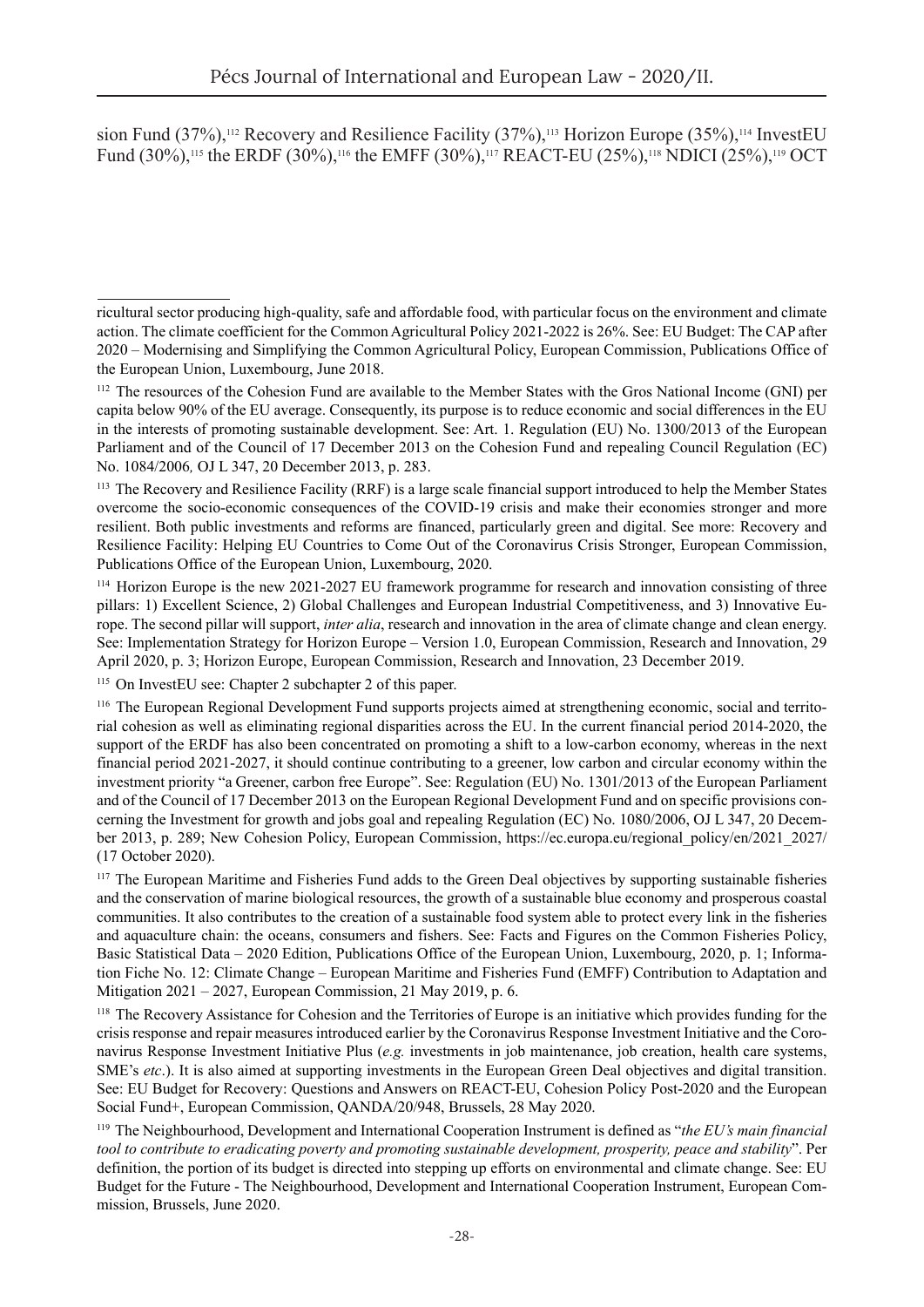$(20\%)$ ,<sup>120</sup> and Pre-Accession Assistance (16%).<sup>121</sup> Apart from these specific climate coefficients set for the particular sectoral legislation, the contribution to the mainstreaming of climate objectives set at 30% has been horizontally foreseen for all the EU spending programmes.<sup>122</sup> The intention is to include the horizontal provision of 30% into the recitals of legislative acts, and negotiations are already running for a number of them, e.g. Home Affairs funds (AMIF, ISF and BMVI), Health Programme, European Defence Fund, Digital Europe Programme, European Solidarity Corps, Justice Programme, Rights and Values Programme, Single Market Programme, Erasmus+ and European Social Fund Plus.

As outlined in this chapter, the formal greening of EU legislation has come a long way. Climate targets have been closely intertwined with all the key EU programmes, funds, initiatives and other financing schemes, setting a solid basis for the EU's embarkment on a long and challenging journey of shaping an economy with net-zero greenhouse gas emissions by 2050.

### **5. Conclusion**

The European Green Deal is a historical step forward in the fight against climate change. For the first time, the EU has laid down a comprehensive green framework with a solid financial base, in which every segment is designed to act in synergy with the other in order to transform the EU into a climate-friendly, resource-efficient, competitive, and socially- and environmentally-sensitive economy. Climate change knows no borders, so although the EU efforts to tackle pollution might appear European only, their end results will be certainly global. Given the fact that the EU is currently one of the three biggest polluters in the world, its actions aiming to deliver net-zero greenhouse gas emissions by 2050 will have an immense positive impact on global environmental and climate change processes. Hopefully, the other continents will follow the EU's lead.

The green institutional and legal framework inaugurated by the European Green Deal should be perceived as a living instrument. It is still a rough block of stone that needs to be carved into a sculpture. Namely, most legal acts that will provide basic rules for the green and just transition are still in the process of negotiation and adoption. It poses a challenge to align them with specific demands of 27 Member States with usually very different socio-economic environments and just transition needs. In addition, the three core institutions participating in the legislative process – the Council, the European Commission and the European Parliament sometimes have considerably

122 See: Fiche no. 84, *op. cit.*, p. 1.

<sup>&</sup>lt;sup>120</sup> The Overseas Countries and Territories is an association contributing to the economic and social development of overseas countries and territories constitutionally linked to Denmark, France and the Netherlands (previously to the UK too) and their close economic relations with the EU. The latter also includes the financial assistance under the 11th European Development Fund (EDF) in the areas of environmental issues, climate change and sustainable use of natural resources. See: Council Decision 2013/755/EU of 25 November 2013 on the association of the overseas countries and territories with the European Union ('Overseas Association Decision'), OJ L 344, 19 December 2013, pp. 1-5, 7-10, 21-22.

 $121$  The Instrument for Pre-Accession Assistance (IPA) provides financial and technical assistance for reforms in enlargement countries ([Albania,](https://ec.europa.eu/neighbourhood-enlargement/instruments/funding-by-country/albania_en) [Bosnia and Herzegovina](https://ec.europa.eu/neighbourhood-enlargement/instruments/funding-by-country/bosnia-herzegovina_en), Kosovo, [Montenegro](https://ec.europa.eu/neighbourhood-enlargement/instruments/funding-by-country/montenegro_en), [North Macedonia,](https://ec.europa.eu/neighbourhood-enlargement/instruments/funding-by-country/north-macedonia_en) [Serbia,](https://ec.europa.eu/neighbourhood-enlargement/instruments/funding-by-country/serbia_en) and [Turkey](https://ec.europa.eu/neighbourhood-enlargement/instruments/funding-by-country/turkey_en)), including the funding for the environment and climate change. See: 2020 Communication on EU enlargement policy, Communication from the Commission to the European Parliament, the Council, the European Economic and Social Committee and the Committee of the Regions, COM(2020) 660 final, Brussels, 6 October 2020.